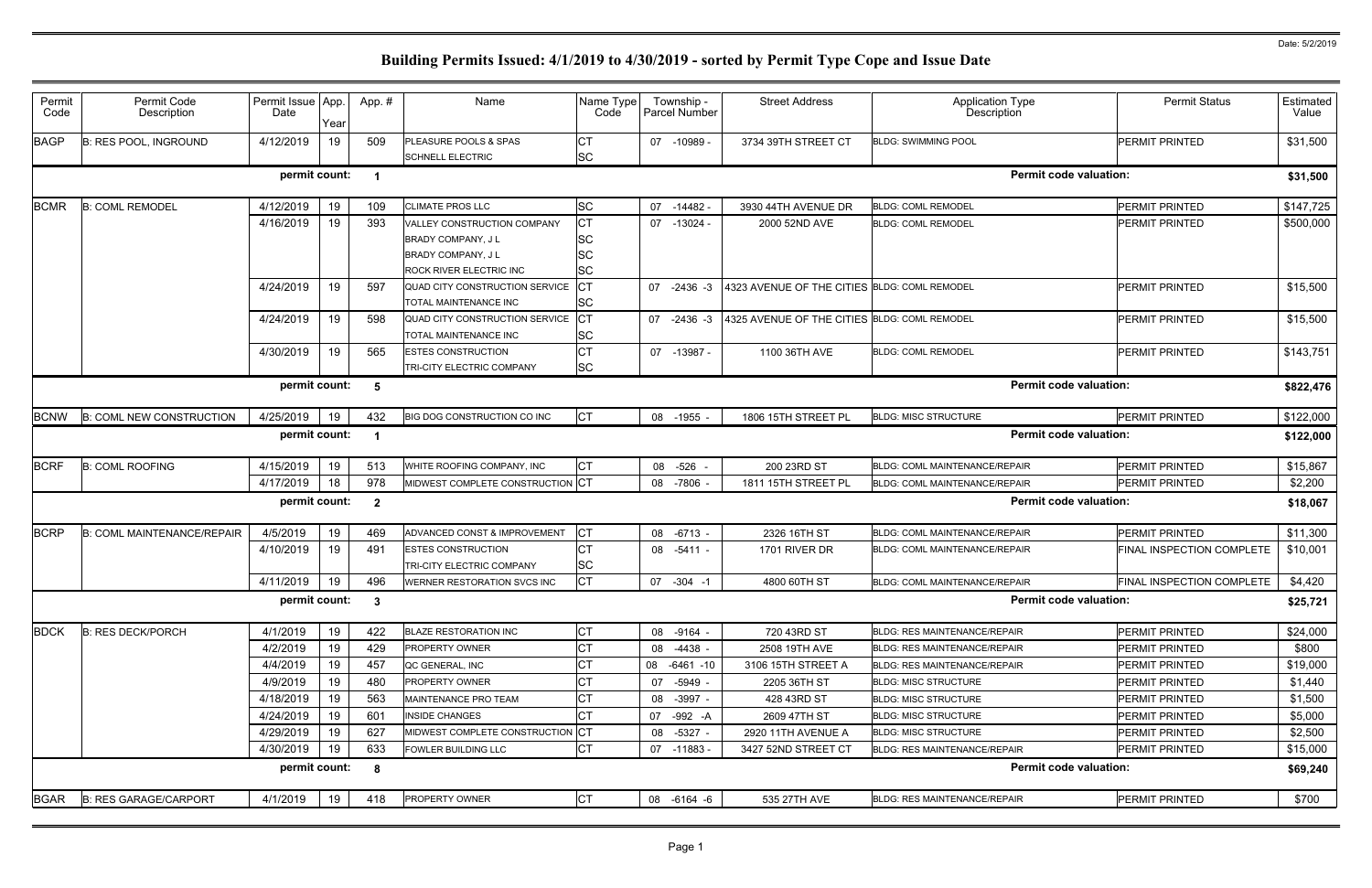| Permit<br>Code | Permit Code<br>Description       | Permit Issue App.<br>Date | Year | App.#                   | Name                                              | Name Type<br>Code | Township -<br><b>Parcel Number</b> | <b>Street Address</b> | <b>Application Type</b><br>Description | <b>Permit Status</b>          | Estimated<br>Value |
|----------------|----------------------------------|---------------------------|------|-------------------------|---------------------------------------------------|-------------------|------------------------------------|-----------------------|----------------------------------------|-------------------------------|--------------------|
| <b>BGAR</b>    | <b>B: RES GARAGE/CARPORT</b>     | 4/17/2019                 | 19   | 553                     | <b>PROPERTY OWNER</b>                             | СT                | 07<br>$-2835 - 1$                  | 3415 14TH ST          | <b>BLDG: GARAGES/CARPORTS</b>          | PERMIT PRINTED                | \$7,360            |
|                |                                  | 4/24/2019                 | 19   | 599                     | <b>COACH HOUSE GARAGES</b>                        | <b>CT</b>         | 08<br>-5605                        | 1412 13TH ST          | <b>BLDG: GARAGES/CARPORTS</b>          | <b>PERMIT PRINTED</b>         | \$15,828           |
|                |                                  | 4/24/2019                 | 19   | 600                     | <b>COACH HOUSE GARAGES</b>                        | <b>CT</b>         | 08 -6475                           | 5340 6TH AVE          | BLDG: GARAGES/CARPORTS                 | PERMIT PRINTED                | \$13,097           |
|                |                                  | permit count:             |      | -4                      |                                                   |                   |                                    |                       | <b>Permit code valuation:</b>          |                               | \$36,985           |
| <b>BIGP</b>    | <b>B: RES POOL, ABOVEGROUND</b>  | 4/8/2019                  | 19   | 477                     | BUREAU CO. POOL BUILDERS, INC                     | СT                | 07<br>-11162 -                     | 5003 49TH STREET CT   | <b>BLDG: SWIMMING POOL</b>             | <b>PERMIT PRINTED</b>         | \$0                |
|                |                                  | 4/30/2019                 | 19   | 634                     | BUREAU CO. POOL BUILDERS, INC                     | CT                | 08 -3067 -                         | 1323 28TH AVE         | <b>BLDG: SWIMMING POOL</b>             | PERMIT PRINTED                | \$0                |
|                |                                  | permit count:             |      | $\overline{\mathbf{2}}$ |                                                   |                   |                                    |                       | <b>Permit code valuation:</b>          |                               | \$0                |
| <b>BMAR</b>    | <b>B: RES MAINTENANCE/REPAIR</b> | 4/1/2019                  | 19   | 425                     | <b>DELVEAU CONSTRUCTION</b>                       | <b>CT</b>         | 07<br>$-6855 - A$                  | 3232 26TH ST          | <b>BLDG: RES MAINTENANCE/REPAIR</b>    | <b>PERMIT PRINTED</b>         | \$2,300            |
|                |                                  | 4/2/2019                  | 19   | 437                     | CALDERON'S CONSTRUCTION OF RI                     |                   | $-866 -$<br>08                     | <b>156 4TH AVE</b>    | <b>BLDG: RES MAINTENANCE/REPAIR</b>    | PERMIT PRINTED                | \$1,500            |
|                |                                  | 4/3/2019                  | 19   | 449                     | <b>B &amp; W HOME IMPROVEMENT CO</b>              | <b>CT</b>         | 07<br>$-11623 -$                   | 3603 37TH AVE         | <b>BLDG: RES MAINTENANCE/REPAIR</b>    | <b>PERMIT PRINTED</b>         | \$5,452            |
|                |                                  | 4/8/2019                  | 19   | 472                     | LANDEROS AND SONS CONSTRUCTION CT                 |                   | -8056<br>08                        | 1433 11TH STREET A    | <b>BLDG: RES MAINTENANCE/REPAIR</b>    | PERMIT PRINTED                | \$20,900           |
|                |                                  | 4/11/2019                 | 19   | 497                     | FELDCO FACTORY DIRECT LLC                         | <b>CT</b>         | 08 -6313 -                         | 927 25TH ST           | <b>BLDG: RES MAINTENANCE/REPAIR</b>    | PERMIT PRINTED                | \$1,584            |
|                |                                  | 4/15/2019                 | 19   | 517                     | 33 CARPENTERS CONSTRUCTION INC CT                 |                   | -45 -B<br>08                       | 1215 24TH STREET PL   | <b>BLDG: RES MAINTENANCE/REPAIR</b>    | PERMIT PRINTED                | \$38,500           |
|                |                                  | 4/15/2019                 | 19   | 514                     | SEDLOCK INC                                       | <b>CT</b>         | -5795<br>08                        | 520 12TH ST           | <b>BLDG: RES MAINTENANCE/REPAIR</b>    | PERMIT PRINTED                | \$2,400            |
|                |                                  | 4/26/2019                 | 19   | 617                     | WINDOW WORLD OF DAVENPORT                         | <b>CT</b>         | $-5852$<br>07                      | 1901 46TH ST          | <b>BLDG: RES MAINTENANCE/REPAIR</b>    | PERMIT PRINTED                | \$1,452            |
|                |                                  | 4/26/2019                 | 19   | 618                     | WINDOW WORLD OF DAVENPORT                         | <b>CT</b>         | 08<br>$-6349 -4$                   | 1002 25TH ST          | <b>BLDG: RES MAINTENANCE/REPAIR</b>    | <b>PERMIT PRINTED</b>         | \$2,212            |
|                |                                  | 4/26/2019                 | 19   | 619                     | WINDOW WORLD OF DAVENPORT                         | <b>CT</b>         | 08 -8949                           | 1669 30TH AVE         | <b>BLDG: RES MAINTENANCE/REPAIR</b>    | PERMIT PRINTED                | \$2,600            |
|                |                                  | permit count:             |      | 10                      |                                                   |                   |                                    |                       | <b>Permit code valuation:</b>          |                               | \$78,900           |
| <b>BRML</b>    | <b>B: RES REMODEL</b>            | 4/2/2019                  | 19   | 433                     | <b>PROPERTY OWNER</b>                             | СT                | 08 -8154                           | 2753 11TH AVENUE C    | <b>BLDG: RES REMODEL</b>               | PERMIT PRINTED                | \$2,400            |
|                |                                  | 4/4/2019                  | 19   | 458                     | <b>PROPERTY OWNER</b>                             | <b>CT</b>         | 08 -4780 -                         | 1314 12TH AVE         | <b>BLDG: RES REMODEL</b>               | PERMIT PRINTED                | \$4,400            |
|                |                                  |                           |      |                         | <b>CRAWFORD COMPANY</b>                           | SC                |                                    |                       |                                        |                               |                    |
|                |                                  |                           |      |                         | <b>CRAWFORD COMPANY</b>                           | <b>SC</b>         |                                    |                       |                                        |                               |                    |
|                |                                  |                           |      |                         | FW PROPERTY MAINTENANCE                           | <b>SC</b>         |                                    |                       |                                        |                               |                    |
|                |                                  | 4/5/2019                  | 19   | 462                     | HABITAT FOR HUMANITY-QC                           | <b>CT</b>         | 08 -2794                           | <b>211 4TH AVE</b>    | <b>BLDG: RES REMODEL</b>               | PERMIT PRINTED                | \$13,000           |
|                |                                  | 4/9/2019                  | 19   | 479                     | PROPERTY OWNER                                    | <b>CT</b>         | 08 -8641 -                         | 2954 8TH ST           | BLDG: RES MAINTENANCE/REPAIR           | PERMIT PRINTED                | \$15,000           |
|                |                                  |                           |      |                         | <b>PROPERTY OWNER</b>                             | <b>SC</b>         |                                    |                       |                                        |                               |                    |
|                |                                  | 4/10/2019                 | 19   | 493                     | <b>PROPERTY OWNER</b><br>METROPOLITAN PLUMBING CO | <b>CT</b><br>lsc  | 07 -171 -4                         | 1507 36TH AVE         | <b>BLDG: RES REMODEL</b>               | PERMIT PRINTED                | \$6,000            |
|                |                                  |                           |      |                         | BLACKHAWK ELECTRIC ENTERPRISES SC                 |                   |                                    |                       |                                        |                               |                    |
|                |                                  |                           |      |                         | TAPPENDORF PLUMBING AND HEATIN SC                 |                   |                                    |                       |                                        |                               |                    |
|                |                                  | permit count:             |      | 5                       |                                                   |                   |                                    |                       | <b>Permit code valuation:</b>          |                               | \$40,800           |
|                |                                  | 4/23/2019                 | 19   | 572                     | CENTENNIAL CONTRACTORS OF QC                      | CT                | 08 -4560 -                         | 1920 7TH ST           | <b>BLDG: MISC STRUCTURE</b>            | PERMIT PRINTED                | \$13,500           |
|                |                                  |                           |      |                         |                                                   |                   |                                    |                       |                                        |                               | \$13,500           |
| <b>BRMP</b>    | <b>B: RAMP</b>                   | permit count:             |      | $\blacksquare$          |                                                   |                   |                                    |                       |                                        | <b>Permit code valuation:</b> |                    |
|                |                                  |                           |      |                         |                                                   |                   |                                    |                       |                                        |                               |                    |
| <b>BRRF</b>    | <b>B: RES ROOFING</b>            | 4/1/2019                  | 19   | 419                     | FANTH-CURRY HOME IMPRV CO                         | <b>CT</b>         | 07 -179 -19                        | 2809 32ND AVENUE DR   | <b>BLDG: RES MAINTENANCE/REPAIR</b>    | PERMIT PRINTED                | \$12,632           |
|                |                                  | 4/1/2019                  | 19   | 415                     | A+ ROOFING & SIDING CO. FORMER                    | <b>CT</b>         | 08 -5278 -                         | 1112 3RD ST           | <b>BLDG: RES MAINTENANCE/REPAIR</b>    | <b>PERMIT PRINTED</b>         | \$12,110           |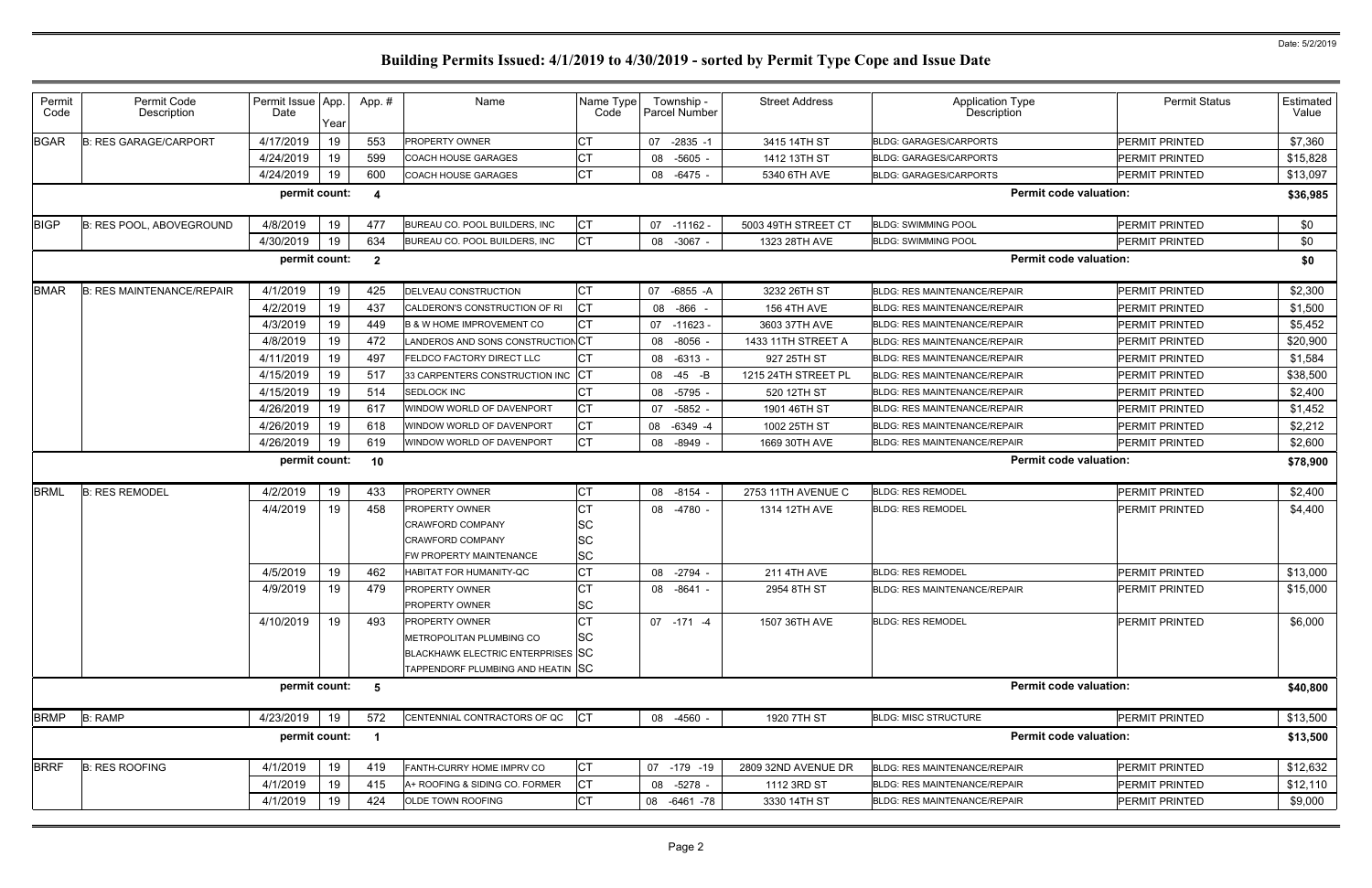| Permit<br>Code | Permit Code<br>Description | Permit Issue   App.<br>Date |            | App. #     | Name                                                         | Name Type!<br>Code | Township -<br><b>Parcel Number</b> | <b>Street Address</b> | <b>Application Type</b><br>Description                                     | <b>Permit Status</b>                    | Estimated<br>Value |
|----------------|----------------------------|-----------------------------|------------|------------|--------------------------------------------------------------|--------------------|------------------------------------|-----------------------|----------------------------------------------------------------------------|-----------------------------------------|--------------------|
| <b>BRRF</b>    | <b>B: RES ROOFING</b>      | 4/1/2019                    | Year<br>19 | 426        | WERNER RESTORATION SVCS INC                                  |                    | 08 -6674 -                         | 2957 11TH AVENUE C    | <b>BLDG: RES MAINTENANCE/REPAIR</b>                                        | PERMIT PRINTED                          | \$19,152           |
|                |                            | 4/1/2019                    | 19         |            |                                                              |                    |                                    |                       |                                                                            | PERMIT PRINTED                          |                    |
|                |                            |                             |            | 421        | QC ROOF DRS INC.                                             |                    | $-8614 - 1$<br>08                  | 3106 11TH AVE         | <b>BLDG: RES MAINTENANCE/REPAIR</b>                                        |                                         | \$8,000            |
|                |                            | 4/2/2019<br>4/2/2019        | 19         | 427<br>434 | <b>DURHAM CONSTRUCTION</b>                                   |                    | 07 -11885                          | 3435 52ND STREET CT   | <b>BLDG: RES MAINTENANCE/REPAIR</b>                                        | PERMIT PRINTED<br><b>PERMIT PRINTED</b> | \$9,950            |
|                |                            | 4/2/2019                    | 19         | 436        | CALDERON'S CONSTRUCTION OF RI                                | СΤ                 | $-2613 -$<br>08                    | 418 25TH ST           | <b>BLDG: RES MAINTENANCE/REPAIR</b>                                        | FINAL INSPECTION COMPLETE               | \$8,000            |
|                |                            |                             | 19         |            | CALDERON'S CONSTRUCTION OF RI                                |                    | 08<br>-6164 -29                    | 502 27TH AVE          | <b>BLDG: RES MAINTENANCE/REPAIR</b><br><b>BLDG: RES MAINTENANCE/REPAIR</b> |                                         | \$4,200            |
|                |                            | 4/2/2019                    | 19         | 438        | QC ROOF DRS INC.<br><b>CRAMPTON CONSTRUCTION, MICHAEL CT</b> |                    | -6224<br>08                        | 226 45TH ST           |                                                                            | PERMIT PRINTED                          | \$7,000            |
|                |                            | 4/3/2019                    | 19         | 450        |                                                              |                    | $-2707 -$<br>08                    | 424 51ST ST           | <b>BLDG: RES MAINTENANCE/REPAIR</b>                                        | FINAL INSPECTION COMPLETE               | \$1,540            |
|                |                            | 4/4/2019                    | 19         | 455        | A. DIAZ CONSTRUCTION                                         |                    | $-2298$<br>07                      | 2907 25TH AVENUE A    | <b>BLDG: RES MAINTENANCE/REPAIR</b>                                        | <b>PERMIT PRINTED</b>                   | \$2,250            |
|                |                            | 4/4/2019                    | 19         | 454        | REUTHER CONSTRUCTION                                         |                    | 07<br>-35 -D                       | 1213 53RD ST          | <b>BLDG: RES MAINTENANCE/REPAIR</b>                                        | PERMIT PRINTED                          | \$4,000            |
|                |                            | 4/5/2019                    | 19         | 464        | <b>DURHAM CONSTRUCTION</b>                                   | CТ                 | -6609<br>07                        | 3708 15TH AVE         | <b>BLDG: RES MAINTENANCE/REPAIR</b>                                        | PERMIT PRINTED                          | \$2,800            |
|                |                            | 4/5/2019                    | 19         | 467        | ADVANCED CONST & IMPROVEMENT                                 |                    | $-8247 -$<br>07                    | 1921 45TH ST          | <b>BLDG: RES MAINTENANCE/REPAIR</b>                                        | PERMIT PRINTED                          | \$5,700            |
|                |                            | 4/5/2019                    | 19         | 465        | QUAD CITY CONSTRUCTION SERVICE                               |                    | 08<br>-6869                        | 2603 16TH ST          | <b>BLDG: RES MAINTENANCE/REPAIR</b>                                        | PERMIT PRINTED                          | \$5,740            |
|                |                            | 4/8/2019                    | 19         | 473        | QC GENERAL, INC                                              |                    | 07<br>$-9783$                      | 4517 48TH STREET A    | <b>BLDG: RES MAINTENANCE/REPAIR</b>                                        | FINAL INSPECTION COMPLETE               | \$4,800            |
|                |                            | 4/8/2019                    | 19         | 476        | <b>PROPERTY OWNER</b>                                        |                    | 08<br>-2168 -B                     | 404 39TH ST           | <b>BLDG: RES MAINTENANCE/REPAIR</b>                                        | <b>PERMIT PRINTED</b>                   | \$2,700            |
|                |                            | 4/8/2019                    | 19         | 472        | LANDEROS AND SONS CONSTRUCTIONCT                             |                    | -8056<br>08                        | 1433 11TH STREET A    | <b>BLDG: RES MAINTENANCE/REPAIR</b>                                        | <b>PERMIT PRINTED</b>                   | \$20,900           |
|                |                            | 4/9/2019                    | 19         | 481        | <b>PROPERTY OWNER</b>                                        |                    | -1387 -<br>07                      | 2334 31ST ST          | <b>BLDG: RES MAINTENANCE/REPAIR</b>                                        | <b>PERMIT PRINTED</b>                   | \$2,400            |
|                |                            | 4/9/2019                    | 19         | 484        | PETERSON CONSTRUCTION, JODY                                  |                    | 08 -1444                           | 2509 18TH AVENUE A    | <b>BLDG: RES MAINTENANCE/REPAIR</b>                                        | PERMIT PRINTED                          | \$8,995            |
|                |                            | 4/9/2019                    | 19         | 483        | A -1 ROOFING                                                 |                    | -1783 -<br>08                      | 5142 7TH AVE          | <b>BLDG: RES MAINTENANCE/REPAIR</b>                                        | <b>PERMIT PRINTED</b>                   | \$3,950            |
|                |                            | 4/9/2019                    | 19         | 478        | QC CONSTRUCTION WORKS, LLC                                   | СT                 | -4605<br>08                        | 4100 4TH AVE          | BLDG: COML MAINTENANCE/REPAIR                                              | PERMIT PRINTED                          | \$5,500            |
|                |                            | 4/9/2019                    | 19         | 482        | <b>OLDE TOWN ROOFING</b>                                     |                    | $-8235$<br>08                      | 516 1ST ST            | <b>BLDG: RES MAINTENANCE/REPAIR</b>                                        | <b>PERMIT PRINTED</b>                   | \$5,800            |
|                |                            | 4/11/2019                   | 19         | 495        | <b>VERN'S HOME IMPROVEMENT</b>                               | СT                 | $-3762 -$<br>08                    | 2719 11TH AVE         | <b>BLDG: RES MAINTENANCE/REPAIR</b>                                        | PERMIT PRINTED                          | \$5,400            |
|                |                            | 4/12/2019                   | 19         | 507        | <b>OLDE TOWN ROOFING</b>                                     |                    | $-12682$<br>07                     | 3524 34TH ST          | <b>BLDG: RES MAINTENANCE/REPAIR</b>                                        | PERMIT PRINTED                          | \$8,583            |
|                |                            | 4/12/2019                   | 19         | 508        | 33 CARPENTERS CONSTRUCTION INC                               |                    | $-14224$<br>07                     | 1715 56TH STREET CT   | <b>BLDG: RES MAINTENANCE/REPAIR</b>                                        | PERMIT PRINTED                          | \$18,011           |
|                |                            | 4/12/2019                   | 19         | 505        | SEDLOCK INC                                                  |                    | 08<br>$-4066 - A$                  | 4108 8TH AVE          | BLDG: RES MAINTENANCE/REPAIR                                               | <b>PERMIT PRINTED</b>                   | \$3,950            |
|                |                            | 4/12/2019                   | 19         | 506        | A&J CONSTRUCTION                                             |                    | -5053 -<br>08                      | 1219 15TH STREET A    | <b>BLDG: RES MAINTENANCE/REPAIR</b>                                        | <b>PERMIT PRINTED</b>                   | \$8,000            |
|                |                            | 4/15/2019                   | 19         | 511        | QUALITY CONTROL RESTORATION                                  |                    | $-14299$<br>07                     | 3407 79TH ST          | <b>BLDG: RES MAINTENANCE/REPAIR</b>                                        | PERMIT PRINTED                          | \$14,800           |
|                |                            | 4/15/2019                   | 19         | 522        | FIVE STAR HOME IMRPOVEMENT LLC                               |                    | 08 -2023 -                         | 1717 18TH STREET B    | <b>BLDG: RES MAINTENANCE/REPAIR</b>                                        | PERMIT PRINTED                          | \$3,500            |
|                |                            | 4/15/2019                   | 19         | 520        | LANDEROS AND SONS CONSTRUCTIONCT                             |                    | 08 -3188 -                         | 1848 4TH ST           | <b>BLDG: RES MAINTENANCE/REPAIR</b>                                        | FINAL INSPECTION COMPLETE               | \$1,200            |
|                |                            | 4/15/2019                   | 19         | 518        | CALDERON'S CONSTRUCTION OF RI                                | IСТ                | 08 -3239 -                         | 418 16TH AVE          | <b>BLDG: RES MAINTENANCE/REPAIR</b>                                        | PERMIT PRINTED                          | \$29,700           |
|                |                            | 4/15/2019                   | 19         | 519        | LANDEROS AND SONS CONSTRUCTIONCT                             |                    | 08 -6419 -                         | 809 17TH AVE          | <b>BLDG: RES MAINTENANCE/REPAIR</b>                                        | PERMIT PRINTED                          | \$1,000            |
|                |                            | 4/16/2019                   | 19         | 545        | A. DIAZ CONSTRUCTION                                         | СT                 | 07 -12986 -                        | 2931 28TH AVENUE A    | <b>BLDG: RES MAINTENANCE/REPAIR</b>                                        | PERMIT PRINTED                          | \$2,900            |
|                |                            | 4/16/2019                   | 19         | 523        | QC CONSTRUCTION WORKS, LLC                                   | <b>CT</b>          | 08 -7809 -                         | 1806 15TH ST          | <b>BLDG: RES MAINTENANCE/REPAIR</b>                                        | PERMIT PRINTED                          | \$18,949           |
|                |                            | 4/17/2019                   | 19         | 551        | ALL MAJOR RESTORATIONS LLC                                   | СΤ                 | 07 -415 -C                         | 4214 11TH AVE         | <b>BLDG: RES MAINTENANCE/REPAIR</b>                                        | PERMIT PRINTED                          | \$16,740           |
|                |                            | 4/17/2019                   | 19         | 550        | ALL MAJOR RESTORATIONS LLC                                   | СT                 | 07 -78 -A                          | 3715 26TH AVE         | <b>BLDG: RES MAINTENANCE/REPAIR</b>                                        | PERMIT PRINTED                          | \$11,737           |
|                |                            | 4/17/2019                   | 19         | 552        | ALL MAJOR RESTORATIONS LLC                                   | СT                 | 08 -2130 -                         | 409 39TH ST           | <b>BLDG: RES MAINTENANCE/REPAIR</b>                                        | PERMIT PRINTED                          | \$10,969           |
|                |                            | 4/17/2019                   | 19         | 554        | <b>PROPERTY OWNER</b>                                        | СT                 | 08 -5763 -                         | 1303 7TH AVE          | <b>BLDG: RES MAINTENANCE/REPAIR</b>                                        | PERMIT PRINTED                          | \$1,200            |
|                |                            | 4/17/2019                   | 19         | 555        | MIDWEST COMPLETE CONSTRUCTION CT                             |                    | 08 -8024 -                         | 1412 12TH ST          | <b>BLDG: RES MAINTENANCE/REPAIR</b>                                        | PERMIT PRINTED                          | \$8,200            |
|                |                            | 4/18/2019                   | 19         | 564        | <b>PROPERTY OWNER</b>                                        |                    | 07 -535 -2                         | 2904 12TH AVE         | <b>BLDG: RES MAINTENANCE/REPAIR</b>                                        | PERMIT PRINTED                          | \$2,280            |
|                |                            | 4/18/2019                   | 19         | 562        | JOSH ACKERLAND CONSTRUCTION                                  | СT                 | 07 -6739 -                         | 3623 15TH AVENUE CT   | <b>BLDG: RES MAINTENANCE/REPAIR</b>                                        | PERMIT PRINTED                          | \$5,250            |
|                |                            | 4/18/2019                   | 19         | 561        | JOSH ACKERLAND CONSTRUCTION                                  | <b>CT</b>          | 08 -1212 -                         | 1533 11TH AVE         | <b>BLDG: RES MAINTENANCE/REPAIR</b>                                        | <b>PERMIT PRINTED</b>                   | \$10,800           |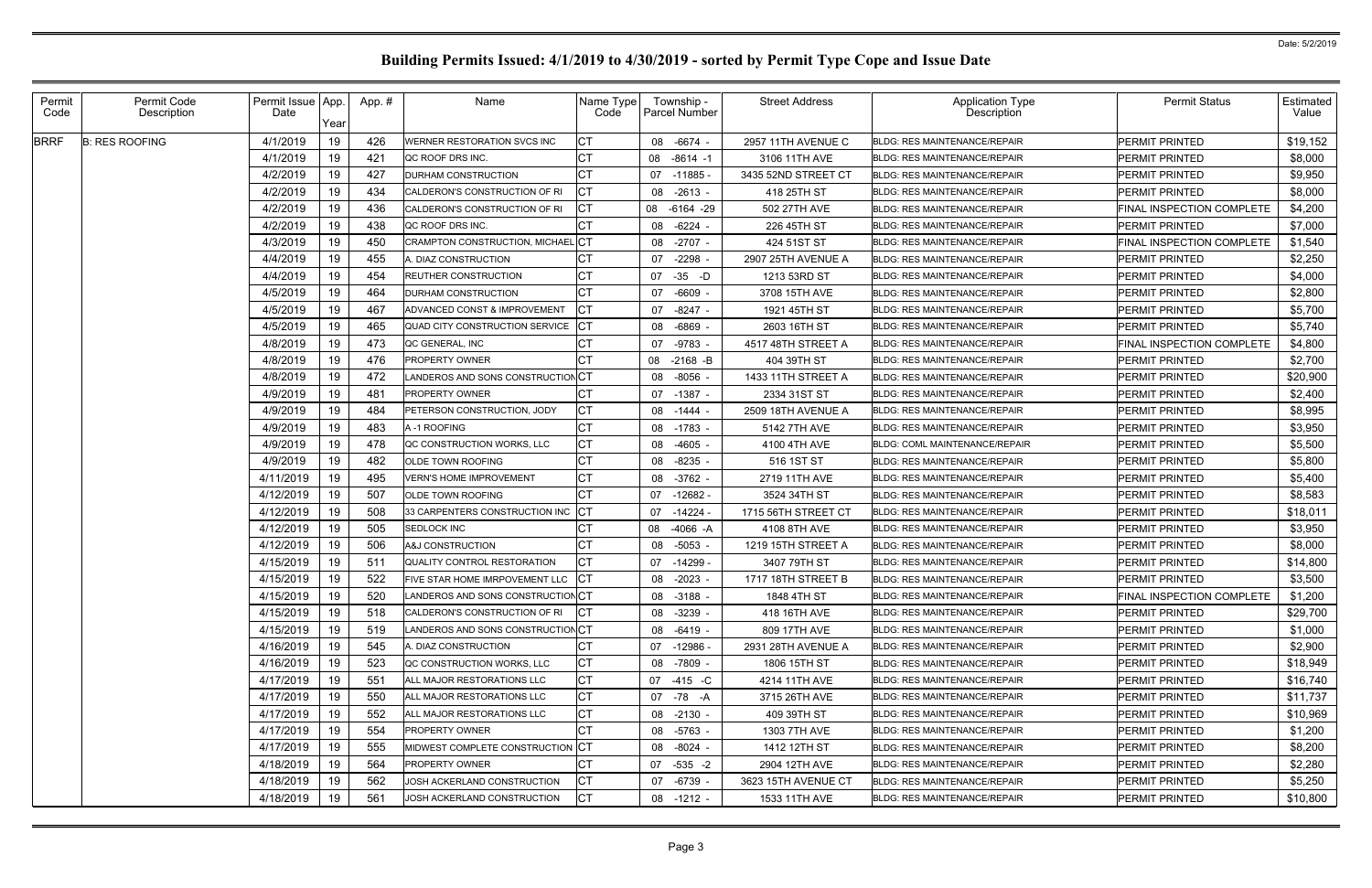| Permit<br>Code | Permit Code<br>Description | Permit Issue App.<br>Date |      | App.# | Name                                 | Name Type<br>Code | Township -<br>Parcel Number | <b>Street Address</b> | <b>Application Type</b><br><b>Description</b>          | <b>Permit Status</b>      | Estimated<br>Value |
|----------------|----------------------------|---------------------------|------|-------|--------------------------------------|-------------------|-----------------------------|-----------------------|--------------------------------------------------------|---------------------------|--------------------|
|                |                            |                           | Year |       |                                      |                   |                             |                       |                                                        |                           |                    |
| <b>BRRF</b>    | <b>B: RES ROOFING</b>      | 4/22/2019                 | 19   | 569   | <b>OLDE TOWN ROOFING</b>             |                   | 07 -1559 -                  |                       | 3123 AVENUE OF THE CITIES BLDG: RES MAINTENANCE/REPAIR | PERMIT PRINTED            | \$4,562            |
|                |                            | 4/22/2019                 | 19   | 568   | QC ROOF DRS INC.                     | СT                | 07 -1847 -                  | 3151 18TH AVE         | <b>BLDG: RES MAINTENANCE/REPAIR</b>                    | PERMIT PRINTED            | \$8,000            |
|                |                            | 4/22/2019                 | 19   | 570   | A+ ROOFING & SIDING CO. FORMER       | СT                | 08 -5149 -                  | 1719 13TH ST          | <b>BLDG: RES MAINTENANCE/REPAIR</b>                    | <b>PERMIT PRINTED</b>     | \$8,000            |
|                |                            | 4/23/2019                 | 19   | 580   | <b>PROPERTY OWNER</b>                | СT                | 07 -9860 -                  | 3336 41ST ST          | <b>BLDG: RES MAINTENANCE/REPAIR</b>                    | PERMIT PRINTED            | \$3,500            |
|                |                            | 4/24/2019                 | 19   | 588   | A&J CONSTRUCTION                     | СT                | $07 - 11857$                | 2912 36TH ST          | <b>BLDG: RES MAINTENANCE/REPAIR</b>                    | <b>PERMIT PRINTED</b>     | \$8,500            |
|                |                            | 4/24/2019                 | 19   | 594   | <b>R.A. CONSTRUCTION</b>             | СT                | 07 -1851 -                  | 3135 18TH AVE         | <b>BLDG: RES MAINTENANCE/REPAIR</b>                    | <b>PERMIT PRINTED</b>     | \$5,600            |
|                |                            | 4/24/2019                 | 19   | 591   | <b>OLDE TOWN ROOFING</b>             | СT                | 07 -6433 -                  | 1106 39TH ST          | <b>BLDG: RES MAINTENANCE/REPAIR</b>                    | <b>PERMIT PRINTED</b>     | \$2,750            |
|                |                            | 4/24/2019                 | 19   | 593   | <b>PETERSON CONSTRUCTION, JODY</b>   | СT                | 08 -1738 -                  | 1103 26TH ST          | <b>BLDG: RES MAINTENANCE/REPAIR</b>                    | PERMIT PRINTED            | \$6,110            |
|                |                            | 4/24/2019                 | 19   | 595   | ALL MAJOR RESTORATIONS LLC           | СT                | 08 -4615 -                  | 447 43RD ST           | <b>BLDG: RES MAINTENANCE/REPAIR</b>                    | PERMIT PRINTED            | \$23,000           |
|                |                            | 4/24/2019                 | 19   | 596   | ALL MAJOR RESTORATIONS LLC           | СT                | 08 -7250 -                  | 424 52ND ST           | <b>BLDG: RES MAINTENANCE/REPAIR</b>                    | PERMIT PRINTED            | \$9,900            |
|                |                            | 4/25/2019                 | 19   | 607   | CALDERON'S CONSTRUCTION OF RI        |                   | 08 -3800 -                  | 904 29TH ST           | <b>BLDG: RES MAINTENANCE/REPAIR</b>                    | FINAL INSPECTION COMPLETE | \$3,000            |
|                |                            | 4/25/2019                 | 19   | 605   | <b>OLDE TOWN ROOFING</b>             | СT                | 08 -5015 -                  | 1520 16TH ST          | <b>BLDG: RES MAINTENANCE/REPAIR</b>                    | PERMIT PRINTED            | \$12,000           |
|                |                            | 4/25/2019                 | 19   | 608   | <b>PROPERTY OWNER</b>                | СT                | 08 -7261 -                  | 5420 2ND AVE          | <b>BLDG: RES MAINTENANCE/REPAIR</b>                    | <b>PERMIT PRINTED</b>     | \$2,400            |
|                |                            | 4/26/2019                 | 19   | 615   | ADVANCED CONST & IMPROVEMENT         | СT                | 07 -14803                   | 7306 35TH AVENUE CT   | <b>BLDG: RES MAINTENANCE/REPAIR</b>                    | PERMIT PRINTED            | \$6,600            |
|                |                            | 4/26/2019                 | 19   | 621   | <b>PROPERTY OWNER</b>                | СT                | 07 -1779 -                  | 1911 34TH ST          | <b>BLDG: RES MAINTENANCE/REPAIR</b>                    | <b>PERMIT PRINTED</b>     | \$2,800            |
|                |                            | 4/29/2019                 | 19   | 629   | 3 B'S CONSTRUCTION & HOME IMPR       |                   | 07 -1100 -                  | 1818 29TH ST          | <b>BLDG: RES MAINTENANCE/REPAIR</b>                    | PERMIT PRINTED            | \$5,400            |
|                |                            | 4/29/2019                 | 19   | 630   | 3 B'S CONSTRUCTION & HOME IMPR       |                   | 07 -6677 -                  | 1306 39TH ST          | <b>BLDG: RES MAINTENANCE/REPAIR</b>                    | PERMIT PRINTED            | \$2,700            |
|                |                            | 4/29/2019                 | 19   | 628   | <b>HABITAT FOR HUMANITY-QC</b>       | СT                | 08 -2526 -                  | 433 5TH AVE           | <b>BLDG: RES MAINTENANCE/REPAIR</b>                    | PERMIT PRINTED            | \$16,000           |
|                |                            | permit count:             |      | 61    |                                      |                   |                             |                       | <b>Permit code valuation:</b>                          |                           | \$481,110          |
| <b>BRSA</b>    | <b>B: RES ADDITION</b>     | 4/4/2019                  | 18   | 1740  | <b>REUTHER CONSTRUCTION</b>          | СT                | 07 -2404 -1                 | 3211 39TH ST          | BLDG:RES/NEW, SINGLE FAMILY DETACHED                   | <b>PERMIT PRINTED</b>     | \$118,422          |
|                |                            |                           |      |       | A+ PLUMBING                          | SC                |                             |                       |                                                        |                           |                    |
|                |                            | permit count:             |      | - 1   |                                      |                   |                             |                       | <b>Permit code valuation:</b>                          |                           | \$118,422          |
| <b>BRSD</b>    | <b>B: RES SIDING</b>       | 4/2/2019                  | 19   | 427   | DURHAM CONSTRUCTION                  | СT                | $07 - 11885$                | 3435 52ND STREET CT   | <b>BLDG: RES MAINTENANCE/REPAIR</b>                    | PERMIT PRINTED            | \$9,950            |
|                |                            | 4/2/2019                  | 19   | 435   | CALDERON'S CONSTRUCTION OF RI        | СT                | 08 -4890 -                  | 1103 14TH AVE         | <b>BLDG: RES MAINTENANCE/REPAIR</b>                    | PERMIT PRINTED            | \$12,000           |
|                |                            | 4/2/2019                  | 19   | 438   | QC ROOF DRS INC.                     | СT                | 08 -6224 -                  | 226 45TH ST           | <b>BLDG: RES MAINTENANCE/REPAIR</b>                    | PERMIT PRINTED            | \$7,000            |
|                |                            | 4/8/2019                  | 19   | 472   | LANDEROS AND SONS CONSTRUCTIONCT     |                   | 08 -8056 -                  | 1433 11TH STREET A    | <b>BLDG: RES MAINTENANCE/REPAIR</b>                    | PERMIT PRINTED            | \$20,900           |
|                |                            | 4/15/2019                 | 19   | 521   | <b>B &amp; W HOME IMPROVEMENT CO</b> | СT                | 07 -1972 -                  | 2377 29TH ST          | <b>BLDG: RES MAINTENANCE/REPAIR</b>                    | PERMIT PRINTED            | \$13,400           |
|                |                            | 4/15/2019                 | 19   | 518   | CALDERON'S CONSTRUCTION OF RI        | СT                | 08 -3239 -                  | 418 16TH AVE          | <b>BLDG: RES MAINTENANCE/REPAIR</b>                    | PERMIT PRINTED            | \$29,700           |
|                |                            | 4/15/2019                 | 19   | 515   | CALDERON'S CONSTRUCTION OF RI        | СT                | 08 -5162 -                  | 1103 14TH ST          | <b>BLDG: RES MAINTENANCE/REPAIR</b>                    | PERMIT PRINTED            | \$15,000           |
|                |                            | 4/15/2019                 | 19   | 516   | CALDERON'S CONSTRUCTION OF RI        |                   | 08 -5781 -                  | <b>1221 7TH AVE</b>   | BLDG: RES MAINTENANCE/REPAIR                           | PERMIT PRINTED            | \$7,500            |
|                |                            | 4/15/2019                 | 19   | 512   | <b>PROPERTY OWNER</b>                | <b>CT</b>         | 08 -7721 -                  | 2630 4TH AVE          | <b>BLDG: RES MAINTENANCE/REPAIR</b>                    | PERMIT PRINTED            | \$350              |
|                |                            | 4/16/2019                 | 19   | 523   | QC CONSTRUCTION WORKS, LLC           | CТ                | 08 -7809 -                  | 1806 15TH ST          | BLDG: RES MAINTENANCE/REPAIR                           | PERMIT PRINTED            | \$18,949           |
|                |                            | 4/17/2019                 | 19   | 551   | ALL MAJOR RESTORATIONS LLC           | <b>CT</b>         | 07 -415 -C                  | 4214 11TH AVE         | <b>BLDG: RES MAINTENANCE/REPAIR</b>                    | PERMIT PRINTED            | \$16,740           |
|                |                            | 4/17/2019                 | 19   | 550   | ALL MAJOR RESTORATIONS LLC           | СT                | 07 -78 -A                   | 3715 26TH AVE         | BLDG: RES MAINTENANCE/REPAIR                           | PERMIT PRINTED            | \$11,737           |
|                |                            | 4/24/2019                 | 19   | 595   | ALL MAJOR RESTORATIONS LLC           | <b>CT</b>         | 08 -4615 -                  | 447 43RD ST           | <b>BLDG: RES MAINTENANCE/REPAIR</b>                    | PERMIT PRINTED            | \$23,000           |
|                |                            | 4/25/2019                 | 19   | 606   | CALDERON'S CONSTRUCTION OF RI        | СT                | 08 -3799 -                  | 910 29TH ST           | BLDG: RES MAINTENANCE/REPAIR                           | FINAL INSPECTION COMPLETE | \$8,000            |
|                |                            | 4/25/2019                 | 19   | 607   | CALDERON'S CONSTRUCTION OF RI        | СT                | 08 -3800 -                  | 904 29TH ST           | <b>BLDG: RES MAINTENANCE/REPAIR</b>                    | FINAL INSPECTION COMPLETE | \$3,000            |
|                |                            | 4/30/2019                 | 19   | 633   | <b>FOWLER BUILDING LLC</b>           | <b>CT</b>         | 07 -11883 -                 | 3427 52ND STREET CT   | BLDG: RES MAINTENANCE/REPAIR                           | <b>PERMIT PRINTED</b>     | \$15,000           |
|                |                            |                           |      |       |                                      |                   |                             |                       |                                                        |                           |                    |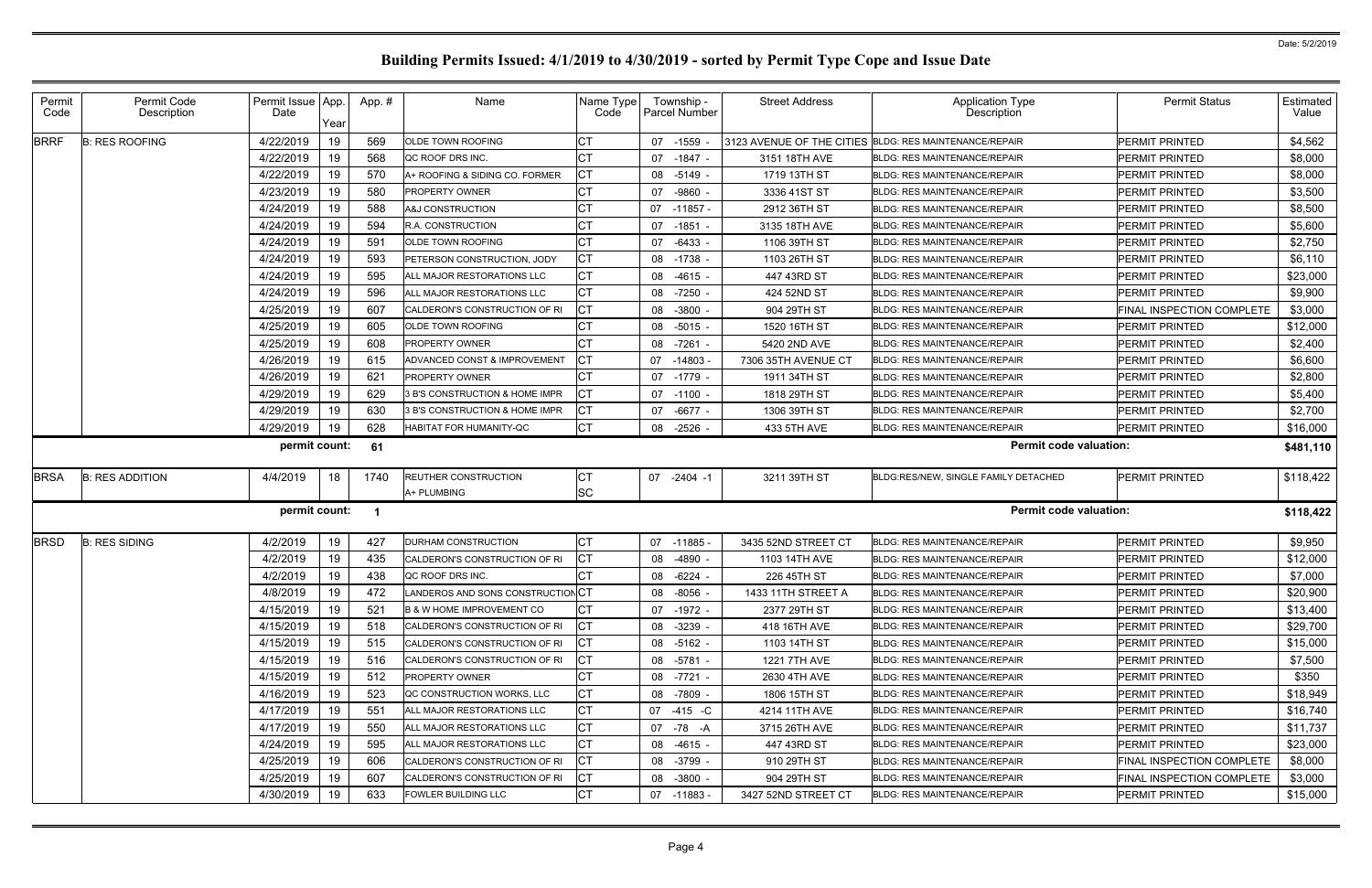| Permit<br>Code   | Permit Code<br>Description       | Permit Issue   App.<br>Date |      | App.# | Name                               | Name Type<br>Code |    | Township -<br><b>Parcel Number</b> | <b>Street Address</b>                            | <b>Application Type</b><br>Description     | <b>Permit Status</b>      | Estimated<br>Value |
|------------------|----------------------------------|-----------------------------|------|-------|------------------------------------|-------------------|----|------------------------------------|--------------------------------------------------|--------------------------------------------|---------------------------|--------------------|
|                  |                                  |                             | Year |       |                                    |                   |    |                                    |                                                  |                                            |                           |                    |
|                  |                                  | permit count:               |      | 16    |                                    |                   |    |                                    |                                                  | <b>Permit code valuation:</b>              |                           | \$212,226          |
| <b>BSMT</b>      | <b>B: RES BASEMENT WATERPROO</b> | 4/4/2019                    | 19   | 456   | MIDWEST RECONSTRUCTION CO          | <b>CT</b>         |    | 07 -11018 -                        | 4720 18TH AVENUE CT                              | <b>BLDG: RES MAINTENANCE/REPAIR</b>        | PERMIT PRINTED            | \$9,814            |
|                  |                                  | 4/26/2019                   | 19   | 620   | MIDWEST RECONSTRUCTION CO          | <b>CT</b>         |    | 07 -7374 -                         | 4733 28TH AVE                                    | <b>BLDG: RES MAINTENANCE/REPAIR</b>        | <b>PERMIT PRINTED</b>     | \$7,260            |
|                  |                                  | 4/29/2019                   | 19   | 626   | SLAB MASTERS INC. DBA HELITECH     | Iст               |    | 08 -5016 -                         | 1619 16TH AVE                                    | <b>BLDG: RES MAINTENANCE/REPAIR</b>        | PERMIT PRINTED            | \$12,000           |
|                  |                                  | permit count:               |      | -3    |                                    |                   |    |                                    |                                                  | <b>Permit code valuation:</b>              |                           | \$29,074           |
| <b>BSPK</b>      | <b>B: COML SPRINKLER SYSTEM</b>  | 4/10/2019                   | 19   | 492   | CONTINENTAL FIRE SPRINKLER CO      | СT                | 08 | -4394                              | 501 RIVER DR                                     | <b>BLDG: SPRINKLER SYSTEM</b>              | <b>PERMIT PRINTED</b>     | \$230,658          |
|                  |                                  | 4/10/2019                   | 19   | 494   | AHERN FIRE PROTECTION              | <b>CT</b>         | 08 | -5411 -                            | 1701 RIVER DR                                    | <b>BLDG: SPRINKLER SYSTEM</b>              | PERMIT PRINTED            | \$1,346            |
|                  |                                  | 4/16/2019                   | 19   | 541   | <b>GETZ FIRE EQUIPMENT COMPANY</b> | IСТ               | 07 | $-15146 -$                         | 3934 16TH ST                                     | <b>BLDG: SPRINKLER SYSTEM</b>              | PERMIT PRINTED            | \$1,104            |
|                  |                                  | 4/16/2019                   | 19   | 538   | <b>GETZ FIRE EQUIPMENT COMPANY</b> | <b>CT</b>         | 07 | $-8601$                            | 3637 AVENUE OF THE CITIES BLDG: SPRINKLER SYSTEM |                                            | PERMIT PRINTED            | \$2,599            |
|                  |                                  | 4/17/2019                   | 19   | 556   | CONTINENTAL FIRE SPRINKLER CO      | СT                | 07 | -13015 -                           | 2001 52ND AVE                                    | <b>BLDG: SPRINKLER SYSTEM</b>              | PERMIT PRINTED            | \$12,985           |
|                  |                                  | permit count:               |      | - 5   |                                    |                   |    |                                    |                                                  | <b>Permit code valuation:</b>              |                           | \$248,692          |
|                  |                                  |                             |      |       |                                    |                   |    |                                    |                                                  |                                            |                           |                    |
| <b>BWKH</b>      | <b>B: WRECK HOUSE</b>            | 4/22/2019                   | 19   | 560   | <b>OLDE TOWN ROOFING</b>           | <b>CT</b>         |    | 08 -853                            | <b>161 4TH AVE</b>                               | <b>WRECK: RESIDENTIAL 3 &amp; 4 FAMILY</b> | PERMIT PRINTED            | \$0                |
|                  |                                  | permit count:               |      |       |                                    |                   |    |                                    |                                                  | <b>Permit code valuation:</b>              |                           | \$0                |
| DRN <sub>1</sub> | <b>ENG: CLASS 1 DRAINAGE</b>     | 4/2/2019                    | 19   | 430   | PROPERTY OWNER                     | СT                |    | 08 -9159 -                         | 5338 5TH AVE                                     | <b>ENG: DRAINAGE PERMIT</b>                | <b>PERMIT PRINTED</b>     | \$0                |
|                  |                                  | 4/4/2019                    | 18   | 1740  | <b>REUTHER CONSTRUCTION</b>        | СT                | 07 | $-2404 -1$                         | 3211 39TH ST                                     | BLDG:RES/NEW, SINGLE FAMILY DETACHED       | PERMIT PRINTED            | \$118,422          |
|                  |                                  |                             |      |       | A+ PLUMBING                        | SC                |    |                                    |                                                  |                                            |                           |                    |
|                  |                                  | 4/8/2019                    | 19   | 474   | <b>OLSON CONCRETE, PERRY</b>       | <b>CT</b>         | 07 | $-584 - 1$                         | 1718 35TH ST                                     | <b>BLDG: RES DRIVEWAY</b>                  | FINAL INSPECTION COMPLETE | \$0                |
|                  |                                  | 4/9/2019                    | 19   | 485   | SUPREME SERVICES CORP OF THE Q     | IСT               | 07 | -8604                              | 3625 19TH AVE                                    | <b>BLDG: RES DRIVEWAY</b>                  | FINAL INSPECTION COMPLETE | \$0                |
|                  |                                  | 4/12/2019                   | 19   | 509   | <b>PLEASURE POOLS &amp; SPAS</b>   |                   |    | 07 -10989 -                        | 3734 39TH STREET CT                              | <b>BLDG: SWIMMING POOL</b>                 | <b>PERMIT PRINTED</b>     | \$31,500           |
|                  |                                  |                             |      |       | <b>SCHNELL ELECTRIC</b>            | SC                |    |                                    |                                                  |                                            |                           |                    |
|                  |                                  | 4/16/2019                   | 19   | 543   | SUPREME SERVICES CORP OF THE Q     | IСT               | 07 | $-10647$                           | 4719 50TH STREET CT                              | <b>ENG: DRAINAGE PERMIT</b>                | <b>PERMIT PRINTED</b>     | \$0                |
|                  |                                  | 4/18/2019                   | 19   | 566   | CENTENNIAL CONTRACTORS OF QC       |                   | 08 | -4560 -                            | 1920 7TH ST                                      | <b>ENG: DRAINAGE PERMIT</b>                | PERMIT PRINTED            | \$0                |
|                  |                                  | 4/22/2019                   | 19   | 560   | OLDE TOWN ROOFING                  | СT                |    | 08 -853                            | <b>161 4TH AVE</b>                               | <b>WRECK: RESIDENTIAL 3 &amp; 4 FAMILY</b> | PERMIT PRINTED            | \$0                |
|                  |                                  | 4/24/2019                   | 19   | 587   | CROSS CONCRETE CONSTRUCTION        |                   |    | 07 -14253 -                        | 5506 20TH AVENUE CT                              | <b>BLDG: RES DRIVEWAY</b>                  | PERMIT PRINTED            | \$0                |
|                  |                                  | 4/24/2019                   | 19   | 599   | <b>COACH HOUSE GARAGES</b>         | <b>CT</b>         | 08 | -5605 -                            | 1412 13TH ST                                     | <b>BLDG: GARAGES/CARPORTS</b>              | PERMIT PRINTED            | \$15,828           |
|                  |                                  | 4/25/2019                   | 19   | 609   | EMERY CONSTRUCTION GROUP, INC      | ICT               |    | 07 -14001 -                        | 7101 36TH AVENUE A CT                            | BLDG: RES DRIVEWAY & SIDEWALK              | PERMIT PRINTED            | \$0                |
|                  |                                  | 4/26/2019                   | 19   | 616   | SUPREME SERVICES CORP OF THE Q CT  |                   |    | 08 -2724 -                         | 418 50TH ST                                      | <b>ENG: DRAINAGE PERMIT</b>                | PERMIT PRINTED            | \$0                |
|                  |                                  | permit count:               |      | 12    |                                    |                   |    |                                    |                                                  | <b>Permit code valuation:</b>              |                           | \$165,750          |
| EC               | E: COML ELECTRICAL               | 4/2/2019                    | 19   | 89    | TIMBER STONE INC.                  | СT                |    | 07 -8601 -                         | 3637 AVENUE OF THE CITIES BLDG: COML REMODEL     |                                            | PERMIT PRINTED            | \$67,000           |
|                  |                                  |                             |      |       | KOEHLER ELECTRIC INC. J W          | SC                |    |                                    |                                                  |                                            |                           |                    |
|                  |                                  |                             |      |       | AERO PLUMBING AND HEATING          | <b>SC</b>         |    |                                    |                                                  |                                            |                           |                    |
|                  |                                  |                             |      |       | ADVANCED MECH. & GEOTHERMAL        | <b>SC</b>         |    |                                    |                                                  |                                            |                           |                    |
|                  |                                  |                             |      |       | L & L ELECTRIC INC                 | <b>SC</b>         |    |                                    |                                                  |                                            |                           |                    |
|                  |                                  | 4/8/2019                    | 19   | 96    | <b>PROPERTY OWNER</b>              | СT                |    | 07 -8048 -                         | 2000 36TH AVE                                    | <b>BLDG: COML REMODEL</b>                  | <b>PERMIT PRINTED</b>     | <b>*#########</b>  |
|                  |                                  |                             |      |       | POINT ELECTRIC                     | SC                |    |                                    |                                                  |                                            |                           |                    |
|                  |                                  | 4/9/2019                    | 18   | 2530  | INNOVATIVE LANDSCAPING & CONST     | $ _{CT}$          |    | 07 -12629 -                        | 4601 16TH ST                                     | <b>BLDG: COML REMODEL</b>                  | FINAL INSPECTION COMPLETE | \$95,000           |
|                  |                                  |                             |      |       |                                    |                   |    |                                    |                                                  |                                            |                           |                    |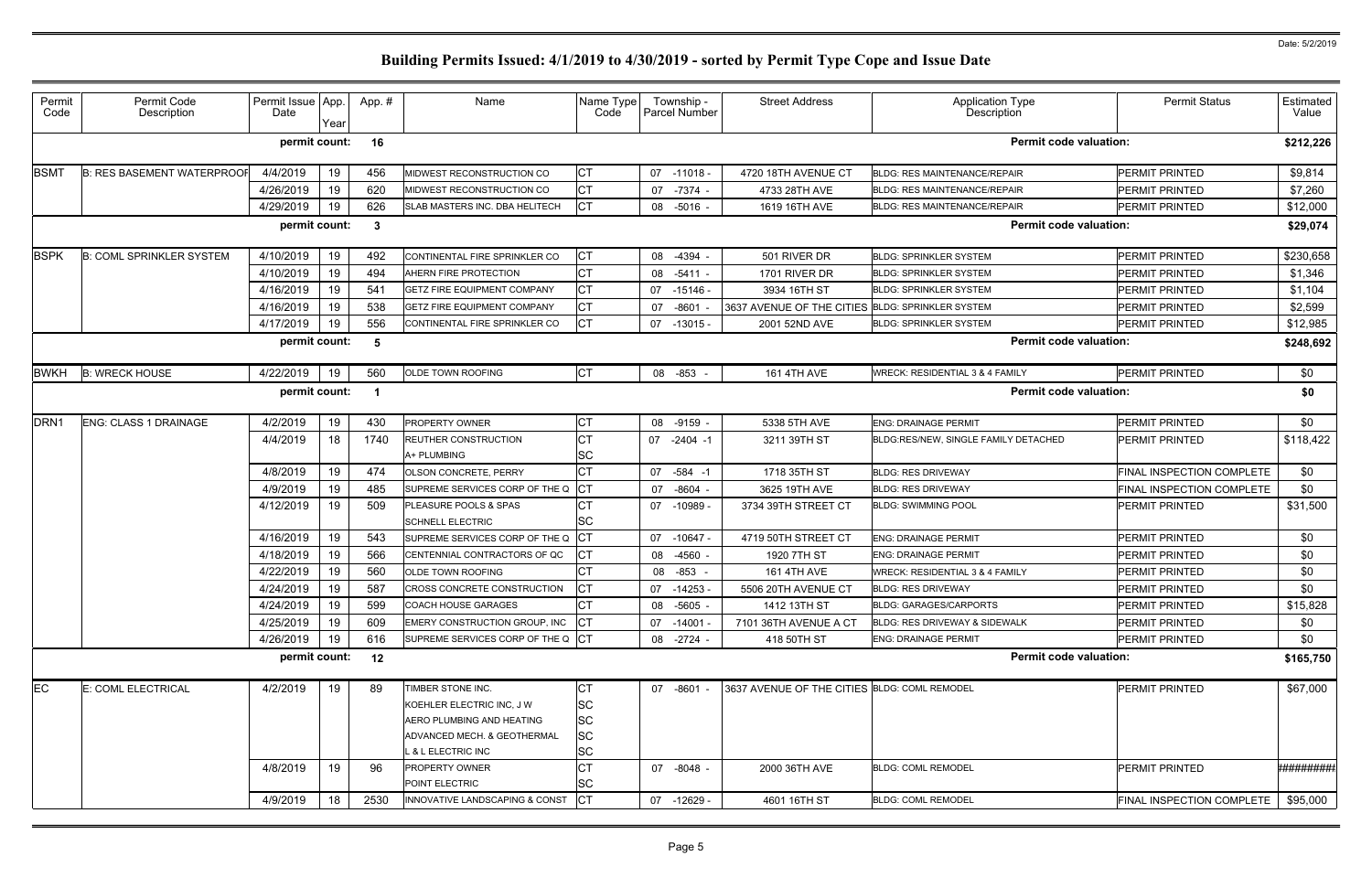| Permit<br>Code | Permit Code<br>Description | Permit Issue App.<br>Date |      | App.#                   | Name                               | Name Type<br>Code | Township -<br>Parcel Number | <b>Street Address</b>                         | Application Type<br>Description              | <b>Permit Status</b>      | Estimated<br>Value |
|----------------|----------------------------|---------------------------|------|-------------------------|------------------------------------|-------------------|-----------------------------|-----------------------------------------------|----------------------------------------------|---------------------------|--------------------|
|                |                            |                           | Year |                         |                                    |                   |                             |                                               |                                              |                           |                    |
| EC             | E: COML ELECTRICAL         | 4/9/2019                  | 18   | 2530                    | BRADY COMPANY, JL                  | <b>SC</b>         | 07 -12629 -                 | 4601 16TH ST                                  | <b>BLDG: COML REMODEL</b>                    | FINAL INSPECTION COMPLETE | \$95,000           |
|                |                            |                           |      |                         | <b>BRADY COMPANY, JL</b>           | SC                |                             |                                               |                                              |                           |                    |
|                |                            | 4/26/2019                 | 19   | 307                     | <b>ESTES CONSTRUCTION</b>          | <b>CT</b>         | 07 -397 -8                  | 500 JOHN DEERE RD                             | <b>BLDG: COML REMODEL</b>                    | <b>PERMIT PRINTED</b>     | \$312,415          |
|                |                            |                           |      |                         | <b>RAGAN COMPANY</b>               | SC                |                             |                                               |                                              |                           |                    |
|                |                            |                           |      |                         | RAGAN MECHANICAL INC.              | SC                |                             |                                               |                                              |                           |                    |
|                |                            |                           |      |                         | TRI-CITY ELECTRIC COMPANY          | <b>SC</b>         |                             |                                               |                                              |                           |                    |
|                |                            | 4/30/2019                 | 19   | 491                     | <b>ESTES CONSTRUCTION</b>          | <b>CT</b>         | 08 -5411 -                  | 1701 RIVER DR                                 | BLDG: COML MAINTENANCE/REPAIR                | FINAL INSPECTION COMPLETE | \$10,001           |
|                |                            |                           |      |                         | TRI-CITY ELECTRIC COMPANY          | <b>SC</b>         |                             |                                               |                                              |                           |                    |
|                |                            | permit count:             |      | 5                       |                                    |                   |                             |                                               | <b>Permit code valuation:</b>                |                           | \$2,252,416        |
| <b>ECM</b>     | E: COML ELECTRIC METER SET | 4/3/2019                  | 19   | 440                     | PIZANO ELECTRIC INC                | СT                | 77777 -                     | 1120 5TH AVE                                  | ELEC: SERVICE                                | PERMIT PRINTED            | \$20,000           |
|                |                            | 4/3/2019                  | 19   | 442                     | PIZANO ELECTRIC INC                | СT                | 77777 -                     | 1123 5TH AVE                                  | ELEC: SERVICE                                | PERMIT PRINTED            | \$0                |
|                |                            | permit count:             |      | $\overline{\mathbf{2}}$ |                                    |                   |                             |                                               | <b>Permit code valuation:</b>                |                           | \$20,000           |
|                |                            |                           |      |                         |                                    |                   |                             |                                               |                                              |                           |                    |
| <b>ENA</b>     | <b>B: RES SIDEWALK</b>     | 4/15/2019                 | 18   | 2149                    | <b>BM BAGBY INC</b>                | СT                | 07 - 14773                  | 3431 72ND STREET CT                           | BLDG:RES/NEW, SINGLE FAMILY ATTD (TOWNHOUSE) | <b>PERMIT PRINTED</b>     | \$285,000          |
|                |                            |                           |      |                         | <b>HANSSEN ELECTRIC</b>            | <b>SC</b>         |                             |                                               |                                              |                           |                    |
|                |                            |                           |      |                         | MIDWEST COMPLETE PLUMBING          | <b>SC</b>         |                             |                                               |                                              |                           |                    |
|                |                            |                           |      |                         | <b>BRADY COMPANY, JL</b>           | SC                |                             |                                               |                                              |                           |                    |
|                |                            |                           |      |                         | <b>KE FLATWORK INC</b>             | <b>SC</b>         |                             |                                               |                                              |                           |                    |
|                |                            | 4/17/2019                 | 19   | 549                     | TREIBER CONSTRUCTION CO            |                   | $-8943 -$<br>08             | 2120 7TH ST                                   | <b>BLDG: RES DRIVEWAY &amp; SIDEWALK</b>     | <b>PERMIT PRINTED</b>     | \$0                |
|                |                            | 4/24/2019                 | 19   | 587                     | CROSS CONCRETE CONSTRUCTION        | <b>ICT</b>        | $-14253$<br>07              | 5506 20TH AVENUE CT                           | <b>BLDG: RES DRIVEWAY</b>                    | <b>PERMIT PRINTED</b>     | \$0                |
|                |                            | 4/25/2019                 | 19   | 609                     | EMERY CONSTRUCTION GROUP, INC      | <b>ICT</b>        | 07 -14001                   | 7101 36TH AVENUE A CT                         | BLDG: RES DRIVEWAY & SIDEWALK                | PERMIT PRINTED            | \$0                |
|                |                            | permit count:             |      | -4                      |                                    |                   |                             |                                               | <b>Permit code valuation:</b>                |                           | \$285,000          |
| <b>ENB</b>     | <b>B: RES DRIVEWAY</b>     | 4/1/2019                  | 19   | 423                     | HAZELWOOD HOMES INC                | <b>CT</b>         | 07 -14432 -                 | 1829 27TH AVENUE PL                           | <b>BLDG: RES DRIVEWAY</b>                    | PERMIT PRINTED            | \$5,665            |
|                |                            | 4/8/2019                  | 19   | 474                     | OLSON CONCRETE, PERRY              | СT                | $-584 - 1$<br>07            | 1718 35TH ST                                  | <b>BLDG: RES DRIVEWAY</b>                    | <b>PERMIT PRINTED</b>     | \$0                |
|                |                            | 4/9/2019                  | 19   | 485                     | SUPREME SERVICES CORP OF THE Q     | СT                | $-8604 -$<br>07             | 3625 19TH AVE                                 | <b>BLDG: RES DRIVEWAY</b>                    | PERMIT PRINTED            | \$0                |
|                |                            | 4/15/2019                 | 18   | 2149                    | <b>BM BAGBY INC</b>                |                   | 07 -14773 -                 | 3431 72ND STREET CT                           | BLDG:RES/NEW, SINGLE FAMILY ATTD (TOWNHOUSE) | <b>PERMIT PRINTED</b>     | \$285,000          |
|                |                            |                           |      |                         | <b>HANSSEN ELECTRIC</b>            | <b>SC</b>         |                             |                                               |                                              |                           |                    |
|                |                            |                           |      |                         | MIDWEST COMPLETE PLUMBING          | <b>SC</b>         |                             |                                               |                                              |                           |                    |
|                |                            |                           |      |                         | BRADY COMPANY, JL                  | SC                |                             |                                               |                                              |                           |                    |
|                |                            |                           |      |                         | <b>KE FLATWORK INC</b>             | SC                |                             |                                               |                                              |                           |                    |
|                |                            | 4/17/2019                 | 19   | 549                     | TREIBER CONSTRUCTION CO            | СT                | 08 -8943 -                  | 2120 7TH ST                                   | BLDG: RES DRIVEWAY & SIDEWALK                | <b>PERMIT PRINTED</b>     | \$0                |
|                |                            | 4/24/2019                 | 19   | 587                     | <b>CROSS CONCRETE CONSTRUCTION</b> | СT                | 07 -14253                   | 5506 20TH AVENUE CT                           | <b>BLDG: RES DRIVEWAY</b>                    | PERMIT PRINTED            | \$0                |
|                |                            | 4/25/2019                 | 19   | 609                     | EMERY CONSTRUCTION GROUP, INC      |                   | 07 -14001                   | 7101 36TH AVENUE A CT                         | <b>BLDG: RES DRIVEWAY &amp; SIDEWALK</b>     | PERMIT PRINTED            | \$0                |
|                |                            | permit count:             |      | $\overline{7}$          |                                    |                   |                             |                                               | <b>Permit code valuation:</b>                |                           | \$290,665          |
| <b>END</b>     | <b>B: COML DRIVEWAY</b>    | 4/4/2019                  | 19   | 459                     | MCCARTHY IMPROVEMENT COMPANY CT    |                   | 07 -8601 -                  | 3637 AVENUE OF THE CITIES BLDG: COML DRIVEWAY |                                              | PERMIT PRINTED            | \$0                |
|                |                            | permit count:             |      | - 1                     |                                    |                   |                             |                                               | <b>Permit code valuation:</b>                |                           | \$0                |
| ER             | E: RES ELECTRICAL          | 4/5/2019                  | 19   | 463                     | TRI-CITY ELECTRIC COMPANY          | <b>CT</b>         | 08 -3019 -                  | 2531 5TH ST                                   | ELEC: SERVICE                                | PERMIT PRINTED            | \$0                |
|                |                            |                           |      |                         |                                    |                   |                             |                                               |                                              |                           |                    |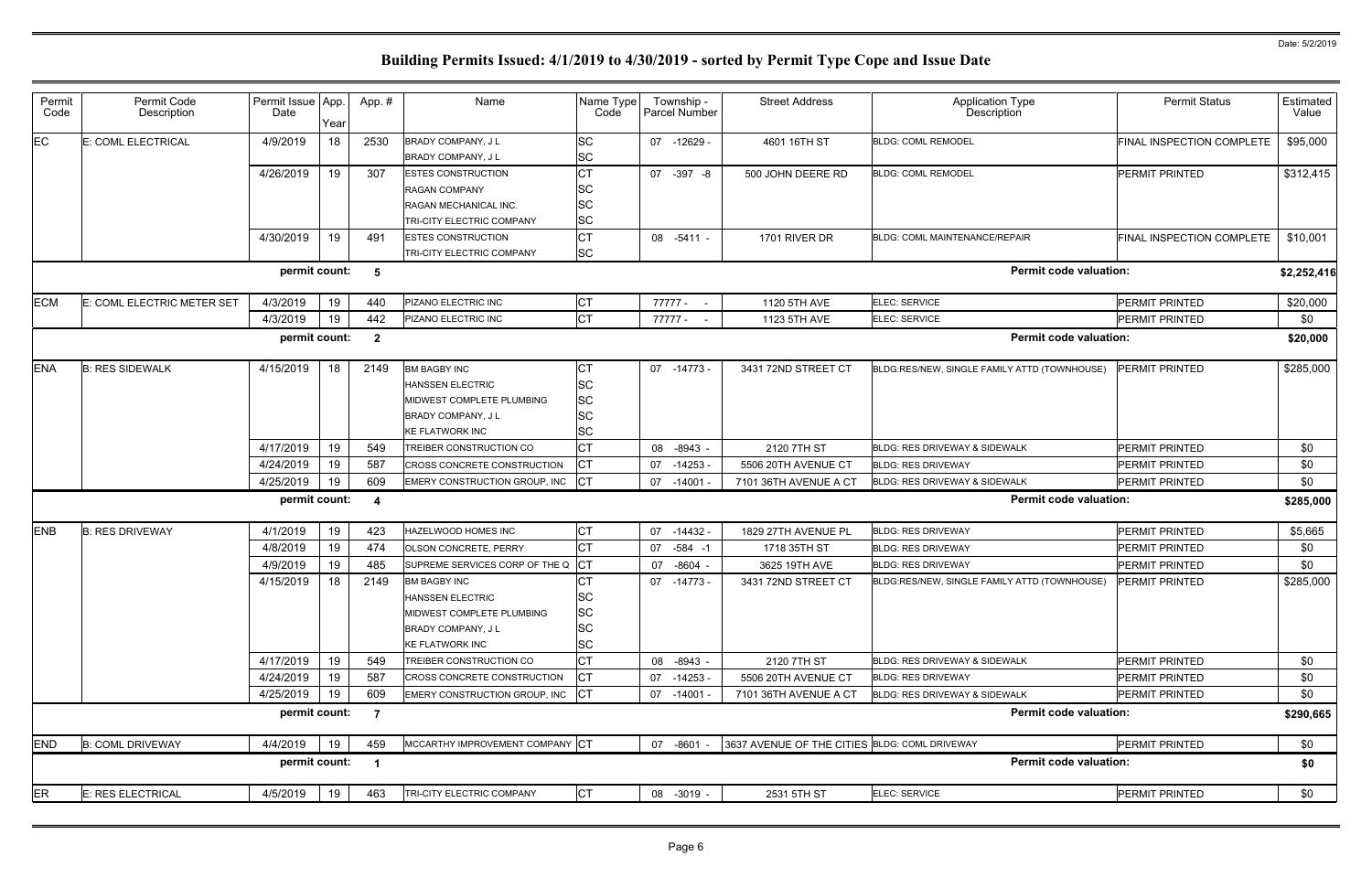| Permit<br>Code | Permit Code<br>Description | Permit Issue App.<br>Date | Year | App.# | Name                                     | Name Type<br>Code |    | Township -<br>Parcel Number | <b>Street Address</b> | <b>Application Type</b><br>Description    | <b>Permit Status</b>             | Estimated<br>Value |
|----------------|----------------------------|---------------------------|------|-------|------------------------------------------|-------------------|----|-----------------------------|-----------------------|-------------------------------------------|----------------------------------|--------------------|
| ER             | <b>E: RES ELECTRICAL</b>   | 4/9/2019                  | 19   | 489   | THADDEUS H ELECTRIC INC                  | CT                |    | 07 -1678 -                  | 1917 32ND ST          | ELEC: SERVICE                             | <b>PERMIT PRINTED</b>            | \$0                |
|                |                            | 4/9/2019                  | 19   | 490   | TRI-CITY ELECTRIC COMPANY                | СT                |    | 08 -1760 -                  | 1108 25TH ST          | ELEC: SERVICE                             | <b>PERMIT PRINTED</b>            | \$0                |
|                |                            | 4/9/2019                  | 19   | 486   | <b>HANSSEN ELECTRIC</b>                  | CT                |    | 08 -5017 -                  | 1718 15TH AVE         | ELEC: SERVICE                             | <b>FINAL INSPECTION COMPLETE</b> | \$0                |
|                |                            | 4/11/2019                 | 19   | 498   | KOEHLER ELECTRIC INC, J W                | СT                |    | 07 -7789 -2                 | 4020 36TH AVENUE CT   | ELEC: REMODEL                             | <b>PERMIT PRINTED</b>            | \$0                |
|                |                            | 4/12/2019                 | 19   | 493   | <b>PROPERTY OWNER</b>                    | CT                |    | 07 -171 -4                  | 1507 36TH AVE         | <b>BLDG: RES REMODEL</b>                  | <b>PERMIT PRINTED</b>            | \$6,000            |
|                |                            |                           |      |       | METROPOLITAN PLUMBING CO                 | SC                |    |                             |                       |                                           |                                  |                    |
|                |                            |                           |      |       | <b>BLACKHAWK ELECTRIC ENTERPRISES SC</b> |                   |    |                             |                       |                                           |                                  |                    |
|                |                            |                           |      |       | TAPPENDORF PLUMBING AND HEATIN SC        |                   |    |                             |                       |                                           |                                  |                    |
|                |                            | 4/16/2019                 | 19   | 534   | ELECTRIC DOCTOR SERVICE LLC              | CТ                |    | 07 -11017 -                 | 4724 18TH AVENUE CT   | ELEC: SERVICE                             | PERMIT PRINTED                   | \$0                |
|                |                            | 4/16/2019                 | 19   | 531   | TRI-CITY ELECTRIC COMPANY                | <b>CT</b>         |    | 07 - 70 - B                 | 1219 35TH STREET DR   | ELEC: SERVICE                             | FINAL INSPECTION COMPLETE        | \$0                |
|                |                            | 4/16/2019                 | 19   | 539   | <b>ROCK RIVER ELECTRIC INC</b>           | СT                |    | 08 -6871 -1                 | 2609 16TH ST          | ELEC: WIRING, MISC                        | <b>PERMIT PRINTED</b>            | \$0                |
|                |                            | 4/16/2019                 | 19   | 540   | PIZANO ELECTRIC INC                      | CT                | 08 | $-6990 -4$                  | 1067 29TH ST          | ELEC: WIRING, MISC                        | <b>PERMIT PRINTED</b>            | \$0                |
|                |                            | 4/16/2019                 | 18   | 1627  | BUSH CONSTRUCTION COMPANY INC. CT        |                   |    | 08 -8943 -                  | 2120 7TH ST           | BLDG:MISC/STRUCTURES OTHER THAN BLDGS     | <b>PERMIT PRINTED</b>            | \$740,400          |
|                |                            |                           |      |       | <b>CRAWFORD COMPANY</b>                  | SC                |    |                             |                       |                                           |                                  |                    |
|                |                            |                           |      |       | PETERSEN PLUMBING AND HEATING            | SC                |    |                             |                       |                                           |                                  |                    |
|                |                            |                           |      |       | <b>SCHEBLER COMPANY</b>                  | SC                |    |                             |                       |                                           |                                  |                    |
|                |                            |                           |      |       | ROCK RIVER ELECTRIC INC                  | <b>SC</b>         |    |                             |                       |                                           |                                  |                    |
|                |                            | 4/18/2019                 | 19   | 458   | <b>PROPERTY OWNER</b>                    | СT                |    | 08 -4780 -                  | 1314 12TH AVE         | <b>BLDG: RES REMODEL</b>                  | <b>PERMIT PRINTED</b>            | \$4,400            |
|                |                            |                           |      |       | <b>CRAWFORD COMPANY</b>                  | SC                |    |                             |                       |                                           |                                  |                    |
|                |                            |                           |      |       | <b>CRAWFORD COMPANY</b>                  | <b>SC</b>         |    |                             |                       |                                           |                                  |                    |
|                |                            |                           |      |       | FW PROPERTY MAINTENANCE                  | <b>SC</b>         |    |                             |                       |                                           |                                  |                    |
|                |                            | 4/22/2019                 | 19   | 509   | <b>PLEASURE POOLS &amp; SPAS</b>         | CТ                |    | 07 -10989 -                 | 3734 39TH STREET CT   | <b>BLDG: SWIMMING POOL</b>                | <b>PERMIT PRINTED</b>            | \$31,500           |
|                |                            |                           |      |       | <b>SCHNELL ELECTRIC</b>                  | <b>SC</b>         |    |                             |                       |                                           |                                  |                    |
|                |                            | 4/23/2019                 | 19   | 576   | ROCK RIVER ELECTRIC INC                  | СT                |    | 08 -7765 -                  | 521 25TH AVE          | ELEC: TEMPORARY SERVICE                   | <b>PERMIT PRINTED</b>            | \$0                |
|                |                            | 4/26/2019                 | 19   | 622   | <b>PROPERTY OWNER</b>                    | CT                | 07 | $-5232 -$                   | 1512 45TH ST          | <b>ELEC: REMODEL</b>                      | <b>PERMIT PRINTED</b>            | \$0                |
|                |                            | 4/30/2019                 | 19   | 636   | TRI-CITY ELECTRIC COMPANY                | CT                |    | 07 -5668 -                  | 2406 44TH ST          | ELEC: SERVICE                             | PERMIT PRINTED                   | \$0                |
|                |                            | 4/30/2019                 | 19   | 479   | <b>PROPERTY OWNER</b>                    | СT                |    | 08 -8641 -                  | 2954 8TH ST           | <b>BLDG: RES MAINTENANCE/REPAIR</b>       | <b>PERMIT PRINTED</b>            | \$15,000           |
|                |                            |                           |      |       | <b>PROPERTY OWNER</b>                    | <b>SC</b>         |    |                             |                       |                                           |                                  |                    |
|                |                            | permit count: 17          |      |       |                                          |                   |    |                             |                       | <b>Permit code valuation:</b>             |                                  | \$797,300          |
| <b>MC</b>      | M: COML MECHANICAL         | 4/3/2019                  | 19   | 446   | <b>BRADY COMPANY, JL</b>                 | СT                |    | 07 -13024 -                 | 2010 52ND AVE         | HTG: ROOFTOP UNIT, REPLACE                | PERMIT PRINTED                   | \$57,000           |
|                |                            | 4/5/2019                  | 19   | 461   | AGAPE MECHANICAL LLC                     | СT                | 07 | $-344 - 4$                  | 4215 27TH ST          | HTG: ROOFTOP UNIT, REPLACE                | PERMIT PRINTED                   | \$3,409            |
|                |                            | 4/12/2019                 | 18   | 1326  | <b>PROPERTY OWNER</b>                    | CТ                |    | 07 -13984 -                 | 900 36TH AVE          | BLDG:COML/NEW, OFFICES/BANKS/PROFESSIONAL | <b>PERMIT PRINTED</b>            | \$608,000          |
|                |                            |                           |      |       | <b>SUPERIOR PLUMBING</b>                 | SC                |    |                             |                       |                                           |                                  |                    |
|                |                            |                           |      |       | TRI-CITY ELECTRIC COMPANY                | <b>SC</b>         |    |                             |                       |                                           |                                  |                    |
|                |                            |                           |      |       | ADVANCED MECH. & GEOTHERMAL              | <b>SC</b>         |    |                             |                       |                                           |                                  |                    |
|                |                            | 4/22/2019                 | 19   | 105   | <b>PRECISION BUILDERS INC</b>            | СT                |    | 08 -5435 -                  | 1534 RIVER DR         | <b>BLDG: COML REMODEL</b>                 | PERMIT PRINTED                   | \$39,000           |
|                |                            |                           |      |       | AERO PLUMBING AND HEATING                | <b>SC</b>         |    |                             |                       |                                           |                                  |                    |
|                |                            |                           |      |       | TRI-CITY ELECTRIC COMPANY                | <b>SC</b>         |    |                             |                       |                                           |                                  |                    |
|                |                            |                           |      |       | O'DELLS HEATING AND AC                   | SC                |    |                             |                       |                                           |                                  |                    |
|                |                            | 4/23/2019                 | 19   | 574   | KALE HEATING & AC                        | СT                |    | 08 -9217 -                  | 2021 1ST STREET A     | HTG: ROOFTOP UNIT, REPLACE                | <b>PERMIT PRINTED</b>            | \$22,000           |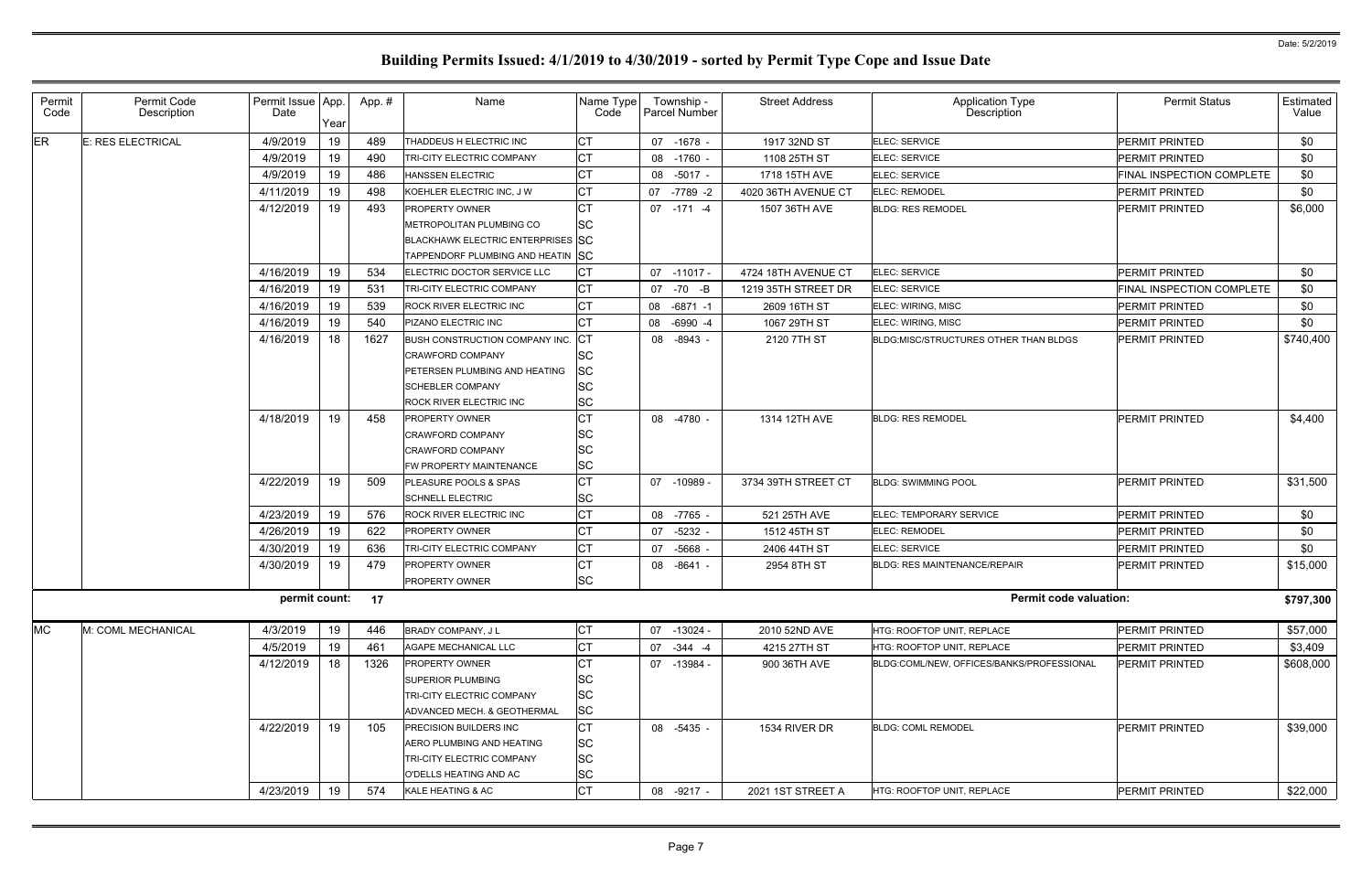| Permit<br>Code | Permit Code<br>Description | Permit Issue App.<br>Date | Year | App. #         | Name                                                                                                                  | Name Type<br>Code                  |    | Township -<br>Parcel Number | <b>Street Address</b> | <b>Application Type</b><br>Description       | <b>Permit Status</b>             | Estimated<br>Value |
|----------------|----------------------------|---------------------------|------|----------------|-----------------------------------------------------------------------------------------------------------------------|------------------------------------|----|-----------------------------|-----------------------|----------------------------------------------|----------------------------------|--------------------|
| <b>MC</b>      | M: COML MECHANICAL         | 4/24/2019                 | 19   | 589            | A PLUS RESTAURANT SUPPLY                                                                                              | <b>CT</b>                          |    | 08 -4605 -                  | 4100 4TH AVE          | HTG: OTHER, INSTALL/REPLACE                  | <b>PERMIT PRINTED</b>            | \$2,500            |
|                |                            | 4/30/2019                 | 19   | 632            | O'DELLS HEATING AND AC                                                                                                | <b>CT</b>                          |    | 08 -5436 -                  | 1525 3RD AVENUE A     | HTG: AIR CONDITIONING, REPLACE               | <b>PERMIT PRINTED</b>            | \$0                |
|                |                            | permit count:             |      | $\overline{7}$ |                                                                                                                       |                                    |    |                             |                       | <b>Permit code valuation:</b>                |                                  | \$731,909          |
| <b>MR</b>      | M: RES MECHANICAL          | 4/3/2019                  | 19   | 441            | KLAUER HEATING & AC LTD                                                                                               | <b>CT</b>                          | 08 | $-7563 - B$                 | 2531 14TH ST          | HTG: BOILER/FURNACE, REPLACE                 | <b>FINAL INSPECTION COMPLETE</b> | \$2,435            |
|                |                            | 4/4/2019                  | 19   | 452            | <b>FAMILY HEATING &amp; COOLING</b>                                                                                   | <b>SC</b>                          | 07 | $-1327 -$                   | 2373 32ND ST          | HTG: BOILER/FURNACE, REPLACE                 | <b>PERMIT PRINTED</b>            | \$2,300            |
|                |                            | 4/4/2019                  | 19   | 453            | <b>CRAWFORD HEATING &amp; COOLING</b>                                                                                 | <b>CT</b>                          | 07 | $-912 - 1$                  | 4300 17TH AVE         | HTG: BOILER/FURNACE, REPLACE                 | <b>PERMIT PRINTED</b>            | \$3,900            |
|                |                            | 4/4/2019                  | 19   | 451            | PETERSEN PLUMBING AND HEATING                                                                                         | <b>CT</b>                          |    | 08 -5715 -                  | 1869 22ND AVE         | HTG: BOILER/FURNACE, REPLACE                 | <b>PERMIT PRINTED</b>            | \$3,500            |
|                |                            | 4/9/2019                  | 18   | 1627           | BUSH CONSTRUCTION COMPANY INC.<br><b>CRAWFORD COMPANY</b><br>PETERSEN PLUMBING AND HEATING<br><b>SCHEBLER COMPANY</b> | СT<br><b>SC</b><br>SC<br><b>SC</b> | 08 | $-8943 -$                   | 2120 7TH ST           | BLDG:MISC/STRUCTURES OTHER THAN BLDGS        | <b>PERMIT PRINTED</b>            | \$740,400          |
|                |                            |                           |      |                | ROCK RIVER ELECTRIC INC                                                                                               | SC                                 |    |                             |                       |                                              |                                  |                    |
|                |                            | 4/12/2019                 | 19   | 504            | TOTAL MAINTENANCE INC                                                                                                 | <b>CT</b>                          |    | 08 -1062 -                  | 412 20TH AVE          | HTG: BOILER/FURNACE, REPLACE                 | <b>PERMIT PRINTED</b>            | \$3,787            |
|                |                            | 4/15/2019                 | 19   | 458            | <b>PROPERTY OWNER</b>                                                                                                 | СT                                 |    | 08 -4780 -                  | 1314 12TH AVE         | <b>BLDG: RES REMODEL</b>                     | <b>PERMIT PRINTED</b>            | \$4,400            |
|                |                            |                           |      |                | <b>CRAWFORD COMPANY</b><br><b>CRAWFORD COMPANY</b><br>FW PROPERTY MAINTENANCE                                         | SC<br><b>SC</b><br><b>SC</b>       |    |                             |                       |                                              |                                  |                    |
|                |                            | 4/16/2019                 | 19   | 532            | BRADY COMPANY, J L                                                                                                    | СT                                 | 07 | $-10610 -$                  | 4432 51ST ST          | HTG: AIR CONDITIONING, REPLACE               | <b>PERMIT PRINTED</b>            | \$3,000            |
|                |                            | 4/16/2019                 | 19   | 530            | FREED HEATING & AC                                                                                                    | СT                                 | 07 | $-14932$                    | 1206 53RD STREET DR   | HTG: FURNACE/AC, REPLACE                     | <b>PERMIT PRINTED</b>            | \$5,950            |
|                |                            | 4/16/2019                 | 19   | 529            | BRADY COMPANY, J L                                                                                                    | СT                                 | 07 | $-2194 -$                   | 2534 28TH ST          | HTG: FURNACE/AC, REPLACE                     | <b>PERMIT PRINTED</b>            | \$5,000            |
|                |                            | 4/16/2019                 | 19   | 527            | KALE HEATING & AC                                                                                                     | СT                                 | 08 | $-1466$ -                   | 719 3RD ST            | HTG: BOILER/FURNACE, REPLACE                 | <b>PERMIT PRINTED</b>            | \$3,874            |
|                |                            | 4/16/2019                 | 19   | 528            | ALL HOURS HEATING & COOLING                                                                                           | <b>CT</b>                          | 08 | $-2076 -$                   | 2527 7TH AVE          | HTG: BOILER/FURNACE, REPLACE                 | <b>FINAL INSPECTION COMPLETE</b> | \$6,500            |
|                |                            | 4/16/2019                 | 18   | 2696           | <b>BM BAGBY INC</b><br><b>HANSSEN ELECTRIC</b><br><b>DEMARLIE MAINTENANCE</b><br>BRADY COMPANY, J L                   | СT<br>SC<br><b>SC</b><br>SC        |    | 08 -9348 -                  | 722 6TH AVENUE CT     | BLDG: RES MAINTENANCE/REPAIR                 | <b>PERMIT PRINTED</b>            | \$93,333           |
|                |                            | 4/16/2019                 | 18   | 2694           | <b>BM BAGBY INC</b><br><b>HANSSEN ELECTRIC</b><br><b>DEMARLIE MAINTENANCE</b><br>BRADY COMPANY, J L                   | <b>CT</b><br><b>SC</b><br>SC<br>SC |    | 08 -9348 -                  | 718 6TH AVENUE CT     | BLDG:RES/NEW, SINGLE FAMILY ATTD (TOWNHOUSE) | <b>PERMIT PRINTED</b>            | \$93,333           |
|                |                            | 4/16/2019                 | 18   | 2695           | <b>BM BAGBY INC</b><br><b>HANSSEN ELECTRIC</b><br><b>DEMARLIE MAINTENANCE</b><br>BRADY COMPANY, J L                   | <b>CT</b><br>SC<br>SC<br>SC        |    | 08 -9348 -                  | 720 6TH AVENUE CT     | BLDG:RES/NEW, SINGLE FAMILY ATTD (TOWNHOUSE) | <b>PERMIT PRINTED</b>            | \$93,333           |
|                |                            | 4/16/2019                 | 18   | 2697           | <b>BM BAGBY INC</b><br><b>HANSSEN ELECTRIC</b><br><b>DEMARLIE MAINTENANCE</b><br><b>BRADY COMPANY, JL</b>             | <b>CT</b><br>SC<br>SC<br>SC        |    | 08 -9348 -                  | 726 6TH AVENUE CT     | BLDG:RES/NEW, SINGLE FAMILY ATTD (TOWNHOUSE) | <b>PERMIT PRINTED</b>            | \$93,333           |
|                |                            | 4/16/2019                 | 18   | 2698           | <b>BM BAGBY INC</b><br><b>HANSSEN ELECTRIC</b><br><b>DEMARLIE MAINTENANCE</b>                                         | <b>CT</b><br>SC<br><b>SC</b>       |    | 08 -9348 -                  | 728 6TH AVENUE CT     | BLDG:RES/NEW, SINGLE FAMILY ATTD (TOWNHOUSE) | <b>PERMIT PRINTED</b>            | \$93,333           |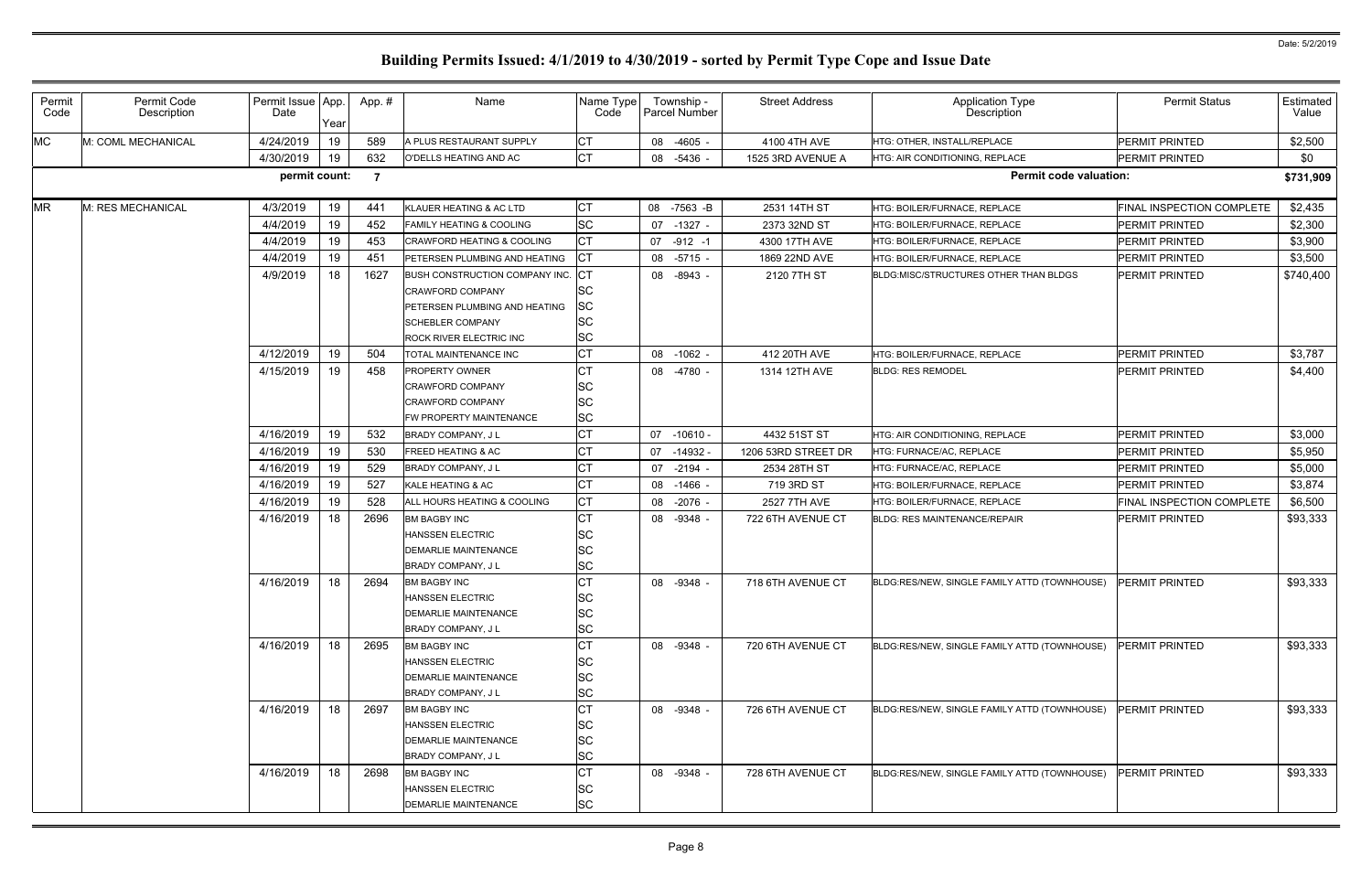| Permit<br>Code   | Permit Code<br>Description   | Permit Issue App.<br>Date | Year | App.#                   | Name                                | Name Type<br>Code | Township -<br>Parcel Number | <b>Street Address</b> | <b>Application Type</b><br>Description       | <b>Permit Status</b>      | Estimated<br>Value |
|------------------|------------------------------|---------------------------|------|-------------------------|-------------------------------------|-------------------|-----------------------------|-----------------------|----------------------------------------------|---------------------------|--------------------|
| <b>MR</b>        | M: RES MECHANICAL            | 4/16/2019                 | 18   | 2698                    | BRADY COMPANY, J L                  | SC                | $-9348 -$<br>08             | 728 6TH AVENUE CT     | BLDG:RES/NEW, SINGLE FAMILY ATTD (TOWNHOUSE) | PERMIT PRINTED            | \$93,333           |
|                  |                              | 4/16/2019                 | 18   | 2702                    | <b>BM BAGBY INC</b>                 | СT                | 08 -9348 -                  | 730 6TH AVENUE CT     | BLDG:RES/NEW, SINGLE FAMILY ATTD (TOWNHOUSE) | PERMIT PRINTED            | \$93,333           |
|                  |                              |                           |      |                         | <b>HANSSEN ELECTRIC</b>             | SC                |                             |                       |                                              |                           |                    |
|                  |                              |                           |      |                         | <b>DEMARLIE MAINTENANCE</b>         | SC                |                             |                       |                                              |                           |                    |
|                  |                              |                           |      |                         | BRADY COMPANY, J L                  | SC                |                             |                       |                                              |                           |                    |
|                  |                              | 4/23/2019                 | 19   | 581                     | <b>GABRILSON HEATING &amp; AC</b>   | СT                | 07<br>$-12638 -$            | 3607 75TH ST          | HTG: BOILER/FURNACE, REPLACE                 | PERMIT PRINTED            | \$2,000            |
|                  |                              | 4/23/2019                 | 19   | 573                     | KALE HEATING & AC                   | СT                | $-13496$<br>07              | 4200 22ND AVE         | HTG: BOILER/FURNACE, REPLACE                 | PERMIT PRINTED            | \$950              |
|                  |                              | 4/23/2019                 | 19   | 575                     | KALE HEATING & AC                   |                   | 07<br>$-2177 -$             | 2411 29TH ST          | HTG: FURNACE/AC, REPLACE                     | PERMIT PRINTED            | \$7,100            |
|                  |                              | 4/23/2019                 | 19   | 582                     | PRECISION AIR HTG & AC INC          | СT                | $-242 - 1$<br>07            | 4724 28TH AVE         | HTG: GEOTHERMAL, NEW                         | PERMIT PRINTED            | \$23,000           |
|                  |                              | 4/23/2019                 | 19   | 577                     | A1 MORRIS HEATING AND COOLING       | СT                | $-5641 -$<br>08             | 2905 16TH ST          | HTG: AIR CONDITIONING, REPLACE               | PERMIT PRINTED            | \$2,850            |
|                  |                              | 4/23/2019                 | 19   | 578                     | <b>FAMILY HEATING &amp; COOLING</b> | СT                | $-8953 -$<br>08             | 3214 4TH ST           | HTG: FURNACE/AC, REPLACE                     | PERMIT PRINTED            | \$6,210            |
|                  |                              | 4/23/2019                 | 19   | 571                     | KALE HEATING & AC                   |                   | $-9285 -4$<br>08            | 3020 3RD ST           | HTG: FURNACE/AC, REPLACE                     | PERMIT PRINTED            | \$6,494            |
|                  |                              | 4/26/2019                 | 19   | 612                     | <b>SCHEBLER COMPANY</b>             |                   | 07<br>$-11851$              | 2804 36TH ST          | HTG: AIR CONDITIONING, REPLACE               | PERMIT PRINTED            | \$3,348            |
|                  |                              | 4/26/2019                 | 19   | 613                     | BRADY COMPANY, J L                  |                   | $-14033$<br>07              | 525 VALLEY VIEW DR    | <b>HTG: AIR CONDITIONING, REPLACE</b>        | PERMIT PRINTED            | \$3,000            |
|                  |                              | 4/30/2019                 | 19   | 631                     | O'DELLS HEATING AND AC              | СT                | $-5482 -$<br>08             | 1721 5TH AVE          | HTG: OTHER, INSTALL/REPLACE                  | PERMIT PRINTED            | \$0                |
|                  |                              | permit count:             |      | 28                      |                                     |                   |                             |                       | <b>Permit code valuation:</b>                |                           | \$1,399,996        |
| PC               | P: COML PLUMBING             | 4/1/2019                  | 15   | 1233                    | PETERSEN PLUMBING AND HEATING       | Iст               | 07<br>$-344 - 9$            | 4600 16TH ST          | PLBG: INSTALLATION, COMMERCIAL               | <b>PERMIT PRINTED</b>     | \$0                |
|                  |                              | 4/3/2019                  | 19   | 142                     | HERITAGE ACADEMY AND LEARNING       | СT                | 07 -2750 -                  | 3810 27TH ST          | <b>BLDG: COML REMODEL</b>                    | <b>PERMIT PRINTED</b>     | \$29,100           |
|                  |                              |                           |      |                         | LENNY DESANTIAGO PLUMBING           | <b>SC</b>         |                             |                       |                                              |                           |                    |
|                  |                              |                           |      |                         | ALWAYS PLUMBING                     | SC                |                             |                       |                                              |                           |                    |
|                  |                              | 4/16/2019                 | 19   | 409                     | <b>PROPERTY OWNER</b>               | СT                | 07<br>$-13565 - 1$          | 4500 53RD ST          | <b>BLDG: COML REMODEL</b>                    | <b>PERMIT PRINTED</b>     | \$75,000           |
|                  |                              |                           |      |                         | RAGAN MECHANICAL INC.               | SC                |                             |                       |                                              |                           |                    |
|                  |                              | 4/16/2019                 | 19   | 537                     | HOMETOWN PLUMBING AND HEATING CT    |                   | 07 -304 -1                  | 4800 60TH ST          | PLBG: INSTALLATION, COMMERCIAL               | <b>PERMIT PRINTED</b>     | \$2,000            |
|                  |                              | permit count:             |      | - 4                     |                                     |                   |                             |                       | <b>Permit code valuation:</b>                |                           | \$106,100          |
| <b>PCM</b>       | P: COML WATER/SEWER MAIN     | 4/3/2019                  | 19   | 444                     | TOTAL MAINTENANCE INC               | Iст               | 07 -13015 -                 | 2001 52ND AVE         | PLBG: SEWER REPAIR                           | PERMIT PRINTED            | \$5,800            |
|                  |                              | permit count:             |      | $\overline{1}$          |                                     |                   |                             |                       | <b>Permit code valuation:</b>                |                           | \$5,800            |
| PCR <sub>6</sub> | P: RES GAS MTR RECONCT (6 MO | 4/9/2019                  | 19   | 488                     | HEATCO SERVICE COMPANY              | СT                | 08 -6876 -                  | 1512 26TH AVE         | HTG: GAS MTR RECONNECT AFTER 6 MONTHS        | PERMIT PRINTED            | \$500              |
|                  |                              | 4/26/2019                 | 19   | 611                     | ALL ACTION PLUMBING                 | СT                | 08 -2076 -                  | 2527 7TH AVE          | PLBG: GAS MTR RECONNECT AFTER 6 MONTHS       | PERMIT PRINTED            | \$500              |
|                  |                              | permit count:             |      | $\overline{\mathbf{2}}$ |                                     |                   |                             |                       | <b>Permit code valuation:</b>                |                           | \$1,000            |
| <b>PCWH</b>      | P: COML WATER HEATER         | 4/1/2019                  | 19   | 420                     | PETERSEN PLUMBING AND HEATING       | <b>CT</b>         | 07 -240 -1                  | 2700 53RD ST          | PLBG: WATER HEATER                           | <b>PERMIT PRINTED</b>     | \$5,000            |
|                  |                              | permit count:             |      |                         |                                     |                   |                             |                       | <b>Permit code valuation:</b>                |                           | \$5,000            |
| <b>PCX</b>       | P: COML EXCAVATION           | 4/23/2019                 | 19   | 585                     | <b>CRAWFORD COMPANY</b>             | <b>CT</b>         | 07 -14624 -                 | 7017 JOHN DEERE PKWY  | PLBG: WATER SERVICE REPAIR                   | PERMIT PRINTED            | \$2,500            |
|                  |                              | permit count:             |      | $\overline{\mathbf{1}}$ |                                     |                   |                             |                       | <b>Permit code valuation:</b>                |                           | \$2,500            |
| <b>PDR</b>       | P: RES DISCONNECT SWR/WTR S  | 4/17/2019                 | 19   | 546                     | <b>BLONDELL PLUMBING SERVICES</b>   | <b>CT</b>         | 08 -853                     | <b>161 4TH AVE</b>    | PLBG: DISCONNECT WATER & SEWER SERVICE       | FINAL INSPECTION COMPLETE | \$1,000            |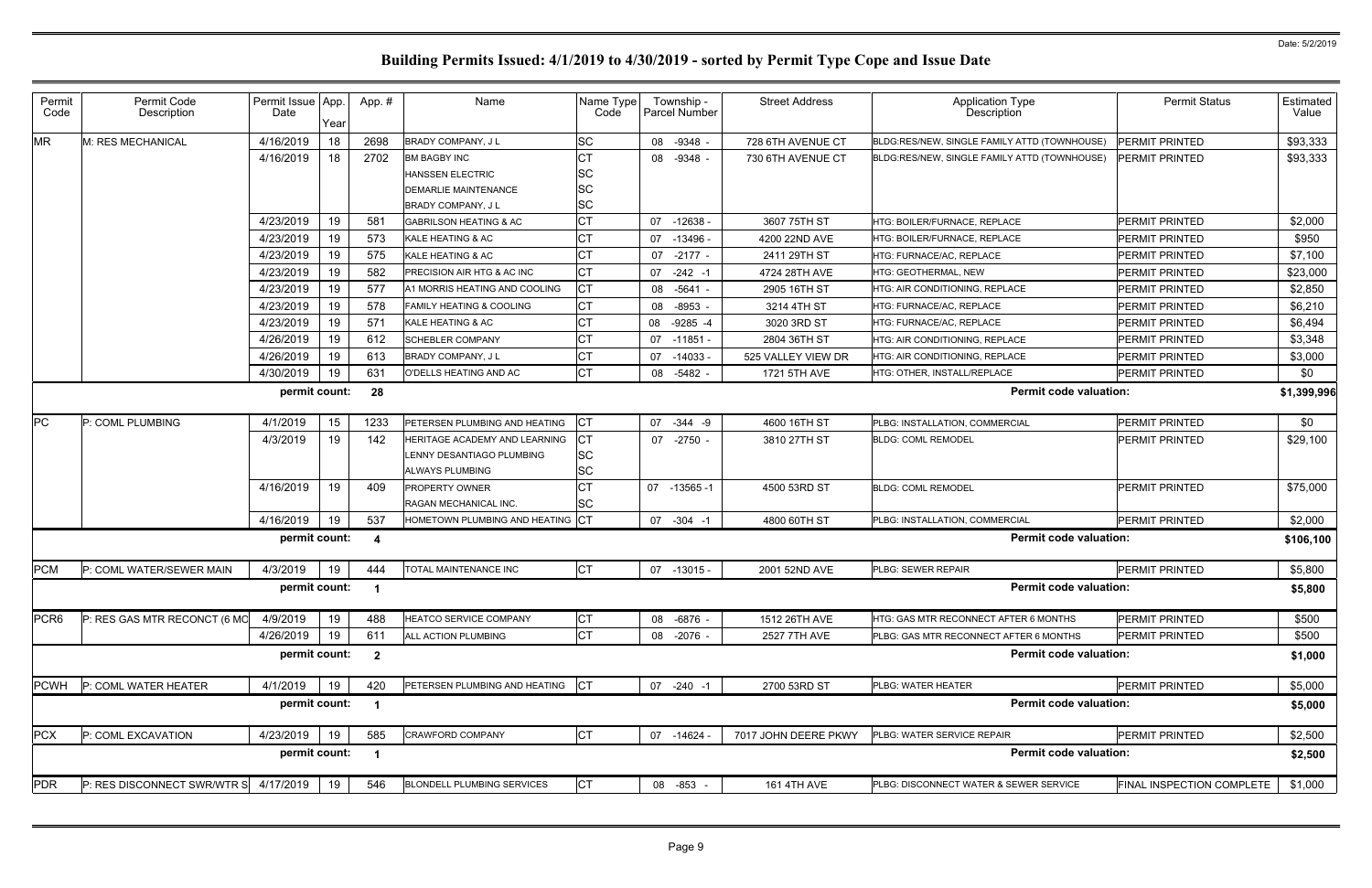| Permit<br>Code | Permit Code<br>Description | Permit Issue App.<br>Date | Year | App.#                   | Name                                                                                                                               | Name Type<br>Code           | Township -<br>Parcel Number | <b>Street Address</b> | <b>Application Type</b><br>Description | <b>Permit Status</b>  | Estimated<br>Value |
|----------------|----------------------------|---------------------------|------|-------------------------|------------------------------------------------------------------------------------------------------------------------------------|-----------------------------|-----------------------------|-----------------------|----------------------------------------|-----------------------|--------------------|
|                |                            | permit count:             |      |                         |                                                                                                                                    |                             |                             |                       | <b>Permit code valuation:</b>          |                       | \$1,000            |
| <b>PR</b>      | P: RES PLUMBING            | 4/1/2019                  | 19   | 62                      | SERVPRO OF DAV.-BETTENDORF<br>KOEHLER ELECTRIC INC, J W<br>PETERSEN PLUMBING AND HEATING<br>PETERSEN PLUMBING AND HEATING          | СT<br>SC<br>SС<br><b>SC</b> | 08 -119 -                   | 1808 12TH AVE         | <b>BLDG: RES REMODEL</b>               | <b>PERMIT PRINTED</b> | \$157,616          |
|                |                            | 4/3/2019                  | 19   | 448                     | <b>BLONDELL PLUMBING SERVICES</b>                                                                                                  |                             | -6429 -<br>07               | 1122 39TH ST          | PLBG: SEWER REPAIR                     | <b>PERMIT PRINTED</b> | \$2,000            |
|                |                            | 4/3/2019                  | 19   | 445                     | PETERSEN PLUMBING AND HEATING                                                                                                      | CТ                          | $-2032 -$<br>08             | 1845 17TH AVE         | PLBG: INSTALLATION, RESIDENTIAL        | <b>PERMIT PRINTED</b> | \$3,000            |
|                |                            | 4/3/2019                  | 19   | 443                     | PETERSEN PLUMBING AND HEATING                                                                                                      | CТ                          | 08 -225 -                   | 1629 27TH AVE         | PLBG: INSTALLATION, RESIDENTIAL        | <b>PERMIT PRINTED</b> | \$2,000            |
|                |                            | 4/3/2019                  | 19   | 447                     | <b>BLONDELL PLUMBING SERVICES</b>                                                                                                  | СT                          | -8845<br>08                 | 1811 13TH AVE         | PLBG: SEWER REPAIR                     | <b>PERMIT PRINTED</b> | \$2,000            |
|                |                            | 4/4/2019                  | 16   | 668                     | <b>ERICKSON PLUMBING</b>                                                                                                           |                             | $-415 - C$<br>07            | 4141 11TH AVENUE A    | PLBG: SEWER REPAIR                     | <b>PERMIT PRINTED</b> | \$0                |
|                |                            | 4/11/2019                 | 19   | 493                     | <b>PROPERTY OWNER</b><br>METROPOLITAN PLUMBING CO<br><b>BLACKHAWK ELECTRIC ENTERPRISES SC</b><br>TAPPENDORF PLUMBING AND HEATIN SC | <b>CT</b><br>SC             | 07 -171 -4                  | 1507 36TH AVE         | <b>BLDG: RES REMODEL</b>               | <b>PERMIT PRINTED</b> | \$6,000            |
|                |                            | 4/12/2019                 | 19   | 503                     | PETERSEN PLUMBING AND HEATING                                                                                                      |                             | 08 -195                     | 421 16TH AVE          | PLBG: WATER SERVICE REPLACEMENT        | <b>PERMIT PRINTED</b> | \$3,100            |
|                |                            | 4/12/2019                 | 19   | 501                     | A+ PLUMBING                                                                                                                        | СT                          | 08 -7990 -                  | 808 17TH ST           | PLBG: INSTALLATION, RESIDENTIAL        | <b>PERMIT PRINTED</b> | \$3,000            |
|                |                            | 4/15/2019                 | 19   | 458                     | <b>PROPERTY OWNER</b><br><b>CRAWFORD COMPANY</b><br><b>CRAWFORD COMPANY</b><br>FW PROPERTY MAINTENANCE                             | СT<br>SC<br><b>SC</b><br>SC | 08 -4780 -                  | 1314 12TH AVE         | <b>BLDG: RES REMODEL</b>               | <b>PERMIT PRINTED</b> | \$4,400            |
|                |                            | 4/16/2019                 | 19   | 536                     | BRADY COMPANY, J L                                                                                                                 | СT                          | 08 -2073 -                  | 630 25TH ST           | PLBG: WATER SERVICE REPLACEMENT        | <b>PERMIT PRINTED</b> | \$3,000            |
|                |                            | 4/16/2019                 | 19   | 535                     | A+ PLUMBING                                                                                                                        | СT                          | 08 -6971 -                  | 1618 26TH AVE         | PLBG: INSTALLATION, RESIDENTIAL        | <b>PERMIT PRINTED</b> | \$2,000            |
|                |                            | 4/23/2019                 | 19   | 586                     | CRAWFORD HEATING & COOLING                                                                                                         | СT                          | -7789 -2<br>07              | 4020 36TH AVENUE CT   | PLBG: INSTALLATION, RESIDENTIAL        | <b>PERMIT PRINTED</b> | \$6,245            |
|                |                            | 4/23/2019                 | 19   | 336                     | BYRON POWELL REMODELING & REPA CT<br><b>BLONDELL PLUMBING SERVICES</b>                                                             | <b>SC</b>                   | 07 -8264 -                  | 1116 52ND STREET CT   | <b>BLDG: RES REMODEL</b>               | PERMIT PRINTED        | \$50,000           |
|                |                            | 4/23/2019                 | 19   | 584                     | HOMETOWN PLUMBING AND HEATING CT                                                                                                   |                             | 08 -6077 -                  | 1555 34TH AVE         | PLBG: SEWER REPAIR                     | <b>PERMIT PRINTED</b> | \$1,500            |
|                |                            | 4/24/2019                 | 19   | 592                     | <b>CJ NOW</b>                                                                                                                      | СT                          | 08 -551 -                   | 395 25TH ST           | PLBG: SEWER REPAIR                     | <b>PERMIT PRINTED</b> | \$0                |
|                |                            | 4/29/2019                 | 19   | 493                     | <b>PROPERTY OWNER</b><br>METROPOLITAN PLUMBING CO<br>BLACKHAWK ELECTRIC ENTERPRISES SC<br>TAPPENDORF PLUMBING AND HEATIN SC        | IСT<br>SC                   | 07 -171 -4                  | 1507 36TH AVE         | <b>BLDG: RES REMODEL</b>               | <b>PERMIT PRINTED</b> | \$6,000            |
|                |                            | 4/29/2019                 | 19   | 625                     | PETERSEN PLUMBING AND HEATING                                                                                                      | <b>ICT</b>                  | 08 -7990 -                  | 808 17TH ST           | PLBG: INSTALLATION, RESIDENTIAL        | <b>PERMIT PRINTED</b> | \$3,000            |
|                |                            | permit count:             |      | 18                      |                                                                                                                                    |                             |                             |                       | <b>Permit code valuation:</b>          |                       | \$254,861          |
| <b>PRM</b>     | P: RES WATER/SEWER MAIN    | 4/1/2019                  | 19   | 414                     | HOMETOWN PLUMBING AND HEATING CT                                                                                                   |                             | 08 -1446 -                  | 2515 18TH AVENUE A    | PLBG: WATER SERVICE REPLACEMENT        | PERMIT PRINTED        | \$3,150            |
|                |                            | permit count:             |      | $\overline{\mathbf{1}}$ |                                                                                                                                    |                             |                             |                       | <b>Permit code valuation:</b>          |                       | \$3,150            |
| <b>PRRZ</b>    | P: RES RPZ                 | 4/22/2019                 | 19   | 567                     | ALL ACTION PLUMBING                                                                                                                | <b>CT</b>                   | 07 -13362 -                 | 8 TIMBERWOOD CT       | PLBG: BACKWATER VALVE INSTALLATION     | PERMIT PRINTED        | \$500              |
|                |                            | permit count:             |      | $\blacksquare$          |                                                                                                                                    |                             |                             |                       | <b>Permit code valuation:</b>          |                       | \$500              |